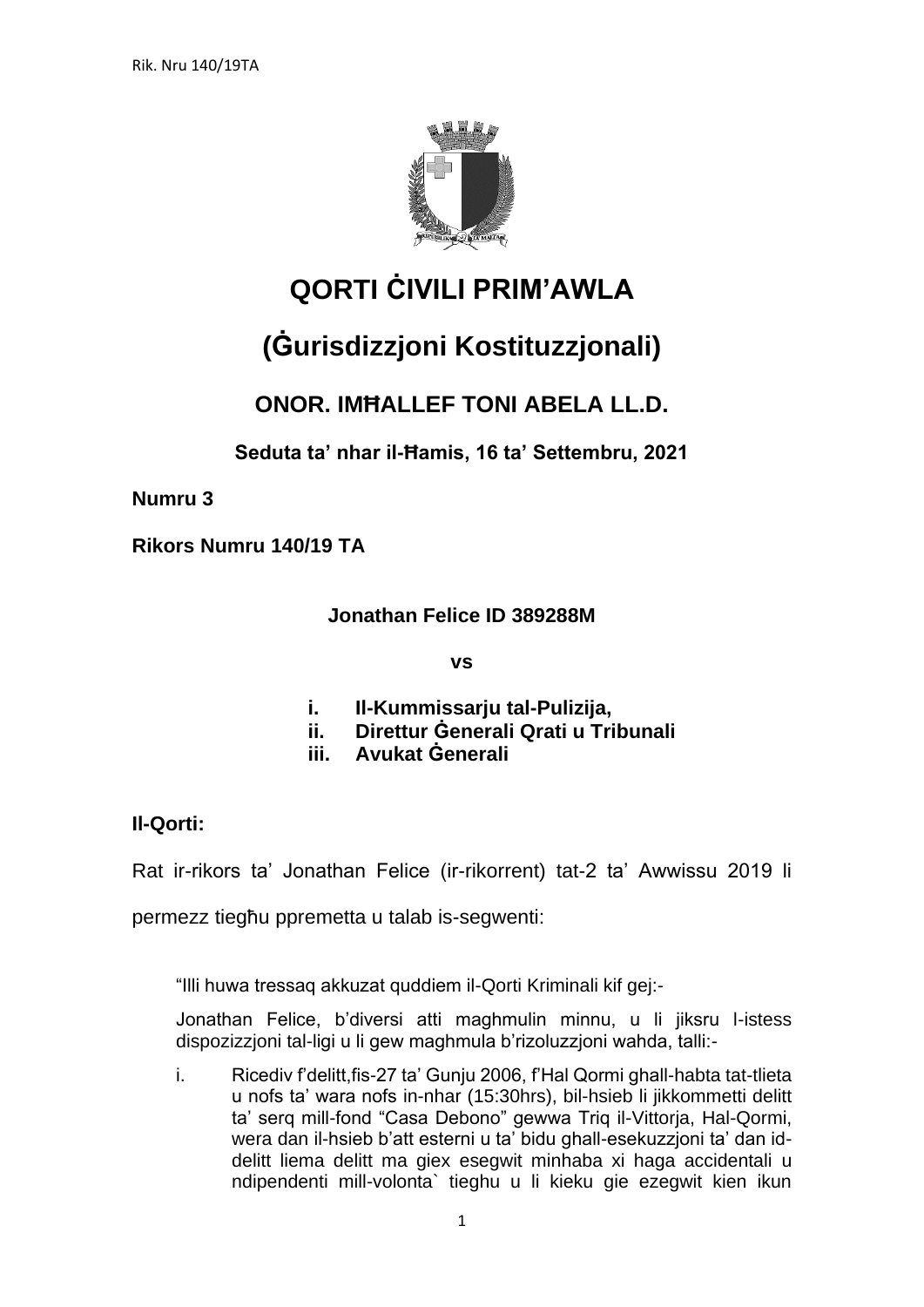ikkwalifikat bil-mezz, bil-lok u bil-vjolenza numeria u akkumpanjata b'offiza grazi li ggib il konsegwenza msemmija fl-artikolu 218 tal-Kodici Kriminali, cioe` debbuliza permanenti fis-sahha jew fil-funzjoni ta' parti tal-isem, jew difett permanenti f'parti tal-ghamla tal-gisem, kif ukoll offizi hfief, meta din il-"vjolenza" hekk imsemmija hija diretta kontra persuna li ghalqet sitting sena (60) u cioe` l-persuna ta' Dolores Debono ta' wiehed u tmenin sens (81) kif ukoll bis-sekwestru tal-persuna;

- ii. Recidiv f'delitt, minghajr il-hsieb li joqtol jew li jqieghed il-hajja ta' Dolores Debono f'perikolu car, ikkaguna ferita ta' natura gravi fuq persuna, billi kkaguna jew x'aktarx ikkaguna debbulizza permaneti fis-sahha jew fil-funzjoni ta' xi parti tal gisem, jew gab difett permanenti f'parti tal-ghamla tal-gisem, meta l-persuna offiza ghalqet l-eta` ta' sittin sena;
- iii. Recidiv f delitt, minghajr il-hsieb li joqtol jew li jqieghed il-hajja ta' Dolores Debono f'perikolu car, volontarjament ikkaguna feriti ta' natura hafifa fuq persuna, meta l-persuna offiza ghalqet l-eta` ta' sittin sena.

Illi permezz ta' sentenza tal-Qorti Kriminali tat-22 ta' Novembru 2014, b'sitt (6) voti favur u tliet(3) voti kontra sabu lill-akkuzat Jonathan Felice hati skond l-Ewwel Kap tal-Att tal-Akkuza, b'danam pero` li l-offiza kienet wahda hafifa, b'sitt (6) voti favur u tliet (3) voti kontra sabuh hux hati skond it-Tieni Kap tal-Att tal-Akkuza, u b'sitt (6) voti favur u tliet (3) voti kontra sabuh hati skond it-Tielet Kap tal-Att tal-Akkuza.

Illi, waqt l-interrogazzjoni li saret qabel ma tresaq il-Qorti fil-kaz bin-numru ta' riferenza 16/2013, hu ma kienx assistit minn avukat. Din tmur kontra dak li nghata fis-sentenza Salduz vs. Turkija tas-27 ta' Novembru 2008. F'din iddeicizjoni l-qorti ghamlitha cara li:

*… in order for the right to a fair trial to remain sufficiently practical and effective' (see paragraph 51 above) Article 6 (1) requires that, as a rule, access to a lawyer should be provided as from the first interrogation of a suspect by the police, unless it is demonstrated in the light of the particular circumstances of each case that there are compelling reasons o restrict this right. Even where compelling reasons may exceptionally justify denial of access to a awyer, such restrictio – whatever its justification – must not induly prejudice the rights of the accused under Article 6 (see mutatis mutandis, Magee, cited above \$44). The rights of the defence will in principle be irretrievably (be) prejudiced when incriminating statements made during police interrogation*."

Illi, il-kaz presedut mill-Onor. Imhallef Anthony Ellul fl-ismijiet ir-Repubblika ta' Malta vs. Alfred Camilleri - referenza kostituzzjonali numru 32/2011 datata 16 ta' Jannar 2012, ghamel riferenza ghal kaz hawn fuq imsemmi. F'danil-kaz naraw kif gie spjegat li l-*enfazi hi cara, l-access ghall-avukat hi*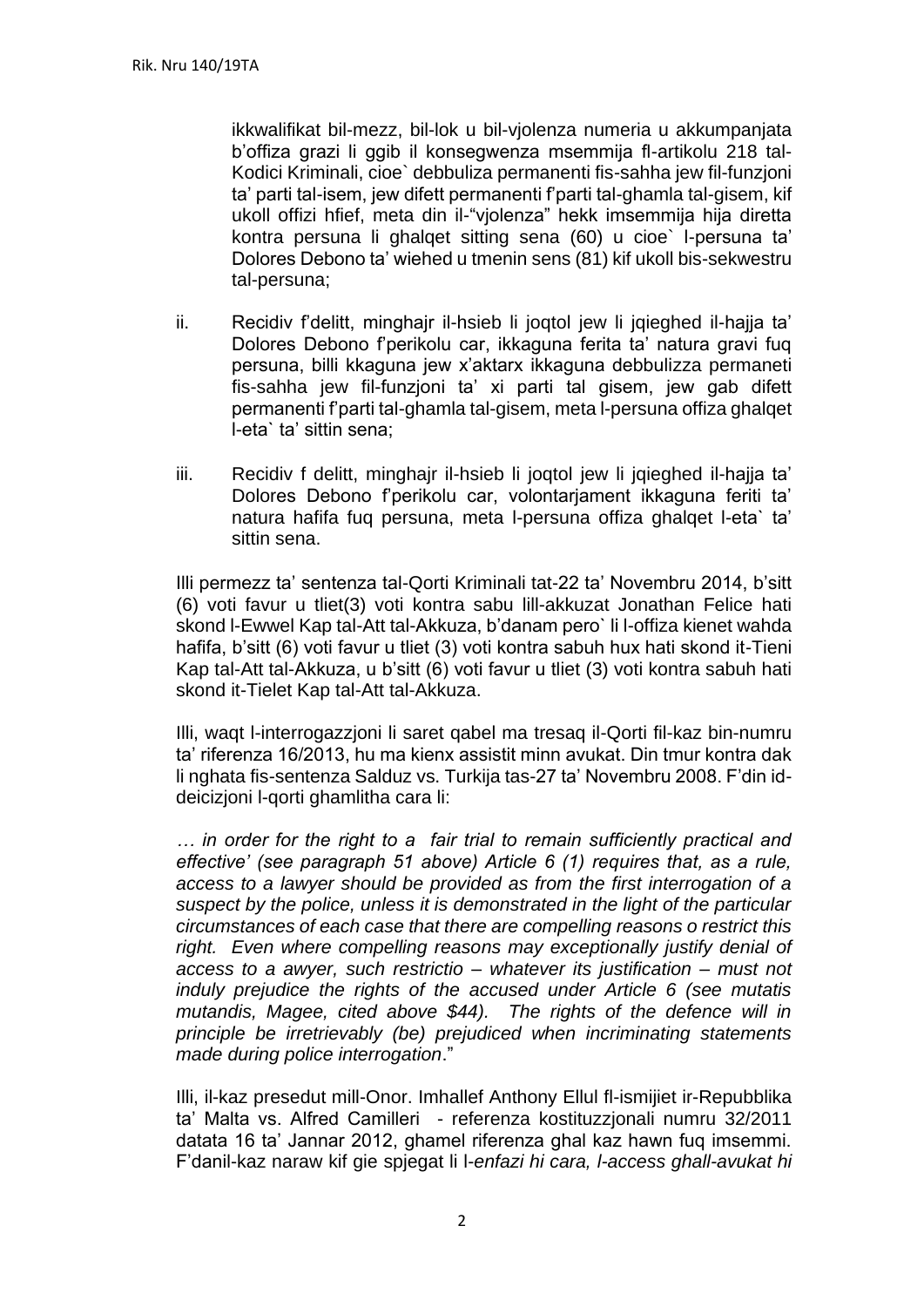*centrali biex jigi assigurat r-rispett ghad-dritt Ii s-suspettat ma jinkriminax lilu nnifsu*."

Illi, l-kaz hawn fuq imsemmi jkompli billi jinghad li:

"*Minn qari tas-sentenza ta' Salduz hu altru milli evidenti li persuna li tkun taht il-kustodja tal-pulizija ghandu jkollha access ghall-avukat qabel twiegeb ghal domandi. Il-Qorti esprimeit il-fehma li … the abscene of a lawyer while he was in police custody irretrievably affected his defence rights*." *Millgurisprudenza ta' Strasbourg hu evidenti li m'huwiex bizzejjed ghas-sistema legali li tassigura li s-suspettat jaf Ii ghandu dritt ghas-silenzju u li dan jigi salvagwardjat kontra kull possibilita` li b'theddid jew weghdiet ta' kull xorta, jista' jigi ndott kontra l-volonta` tieghu li jitkellem u b'hekk jinkrimina lilu nnifsu. Hu imperattiv li qabel jigi nterrogat jinghata l-opportunita` li jikkonsulta ma' avukat biex jatih parir mhux biss dwar id-dritt tas-silenzju, imma wkoll jekk huwiex fl-interess tieghu li jercita tali dritt, billi ma jghid xejn jew jaghmel dikjarazzjoni limitata. Sahansitra, l-Imhallef Bratza (illum President tal-Qorti) mar pass iktar 'il quddiem meta qal: "I consider that the Court should have used the opportunity to state in clear terms that the*  fairness of criminal proceedings under Article 6 requires, as a rule, a *suspect should be granted access to legal advice from the moment he is taken into police custody or pre-trial detention*."

"*… Stqarrijiet li jittiehdu minghajr mal-persuna tkun inghatat access ghallavukat, ma ghandhomx jintuzaw bhala prova kontriha. Dan ghandu japplika wkoll ghal xhieda li tkun ser tressaq il-prosekuzzjoni biex jirrakontaw dwar xi stqarrija verbali tal-akkuzat meta jkunu sarulu mistoqsijiet fil-presenza taghhom*."

- "… *Ghal dawn il-motivi l-qorti qeghda tiddeciedi li:*
- *1. Kien hemm lezjoni tad-dritt fundamentali ta' Alfred Camilleri protett mill-Artikolu 6(3)(c) abbinat mal-Artikou 6(1) tal-Konvenzjoni Ewropea, u dan peress li ma kellux dritt ghall-access ta' avukat qabel sarulu domandi mill-Ispettur Norbert Ciappara fi Triq Sant'Ursola, Valletta u fid-dar 134, Triq Sant'Ursola, Valletta fis-7 ta' Settembru 2006.".*

Illi dan l-istess dritt gie rikonoxxut mill-Grand Chamber fil-kaz Saunders vs. United Kingdom (1996) fejn intqal:

"*The Court recalls that, although not specifically mentioned in article 6 of the Convention, the right to silence and the right not to incriminate oneself, are generally recognised international standards which lie, inter alia, in the protection of the accused against improper compulsion by the authorities thereby contributing to the avoidance of miscarriages of justice and to the fulfilment of the aims of article 6 … The right not to incriminate oneself, in particular, presupposes that the prosecution in a criminal case seek to prove their case against the accused without resort to evidence obtained through methods of coercion or oppression in defiance of the will of the accused. In*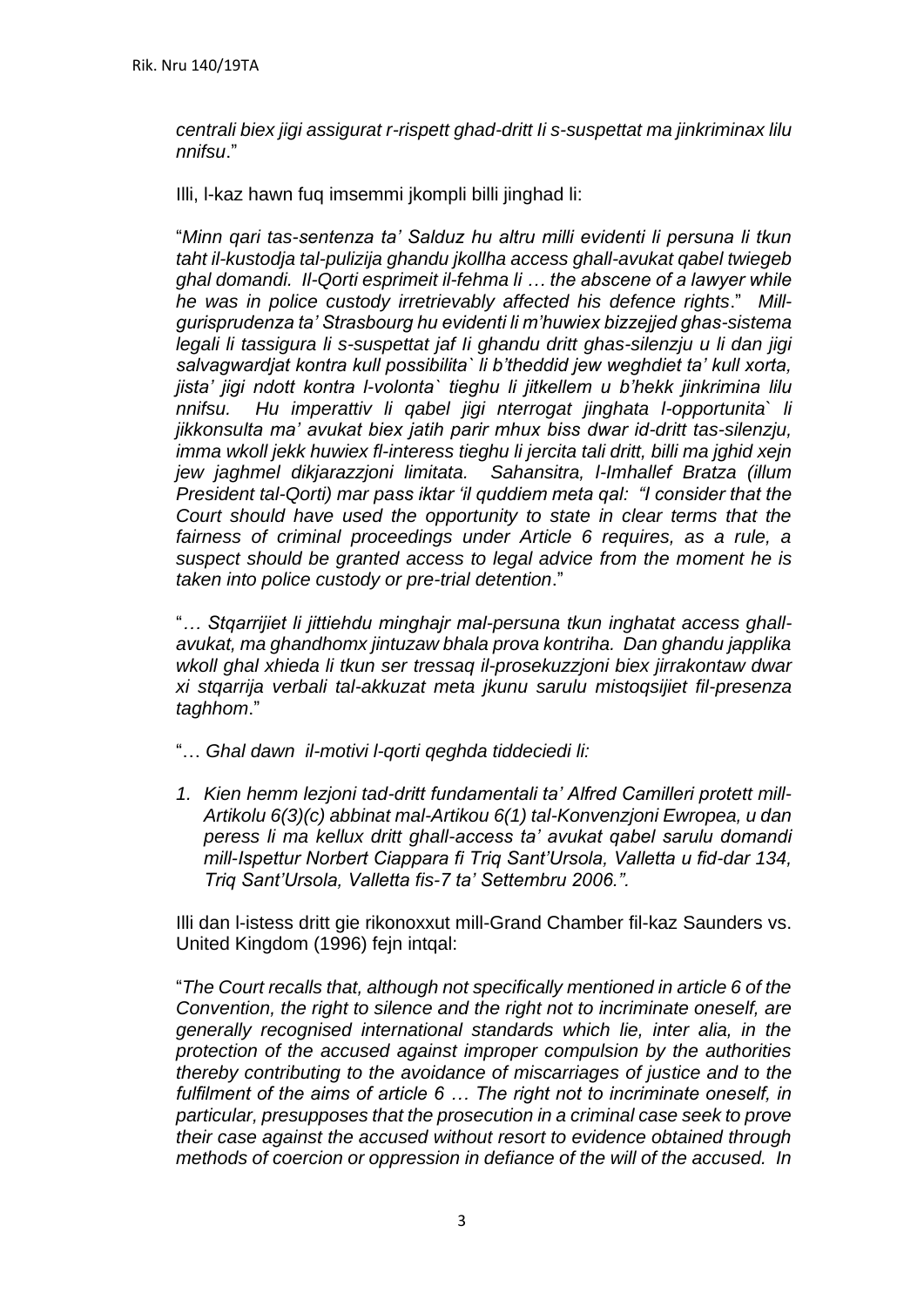*this sense the right is closely linked to the presumption of innocenc contained in article 6(2) of the Convention*.

Illi, fil-kaz il-Pulizija vs. Alvin Privitera (11 ta' April 2011) l-Onor Qorti Kostituzzjonali diga` kellha l-opportunita` tghid li n-nuqqas ta' access ghallavukat waqt l-investigazzjoni jista' jippregudika rrimedjabilment id-dritt ghad-difiza tal-akkuzat, u *jekk hemm ragunijiet bizzejjed li fuqhom il-Qorti tkun tista' ssib Ii hemm lezjoni, m'ghandhiex toqghod tistenna sakemm jintemm il-kaz jew li jigi attwalment miksur id-dritt pretiz biex tiddeciedi jekk hemmx lezjoni jew le*."

Illi, waqt dawn il-proceduri l-esponenti kien ghadu taht l-eta`.

Illi,l-esponent pprezenta rikors ta' appell fis-17 ta' Mejju 2013 a bazi tal-fatt li hu gie misjub hati hazin fuq il-fatti tal-kawza, kif ukoll li kien hemm irregolarita` matul il-kawza u interpretazzjoni u applikazzjoni zbaljati tal-ligi, li kellhom influwenza fuq il-verdett.

Illi, l-esponent, b'appell mid-digriet tal-ewwel Qorti tat-13 ta' Novembru 2014, irrefera ghall-ewwel aggravju tieghu bhala appell minn digriet talewwel Qorti tat-13 ta' Novembru 2014 li bih ezentat lil Dolores Debono milli tixhed. L-appellant ssottometta:

"*Illi b'rikors tas-6 ta' Novembru 2014, il-parti leza Dolores Debono intavolat rikors fejn spjegat li hija kienet residenti fir-Residenza bl-isem ta' St. Catherine's Old People's Home f'H'Attard u li minhabba li tbati minn xi kundizzjonijiet medici, hija ma kinitx tohrog minn din il-Home. Minhabba f'dan hija talbet lil Qorti tezentaha milli tidher u tixhed quddiemha fil-Bini tal-Qorti ghar-ragunijiet premessi. Kien imbaghad l-Avukat Generali li fir-Risposta tieghu talab li jigi applikat is-subinciz 646(2) biex Dolores Debono ma tixhidt u minflok tinqara x-xhieda taghha. L-Ewwel Qorti ddekretat irrikors illi tilqa' t-talba, tezenta lir-rikorrent milli tidher il-Qorti biex tixhed u minflok tingara d depozizzjoni taghha ai termini tal-Artikolu 646(2) tal-Kap 9*."

"*B'kull rispett, dan id-digriet kien irritwali bi vjolazzjoni tal-istess ligi, sew ghaliex talba valida li tista' tintlaqa' trid tkun kontenuta f'Rikors (u mhux f'Risposta), u r-rikorrenti ma talbitx li tigi ezentata milli tixhed imma li tigi ezentata milli tixhed fil-bini tal-Qorti', kif ukoll ghaliex l Artikolu 646 jippermetti li tinqara xhieda ta' xhud minghajr ma jistema viva voce fil-kaz biss jekk ix-xhud ikun mejjet ikun barra minn Malta, jew ma jkunx jista' jinstab … …*

*… "Illi din l-irregolarita` procedural mhux biss ippregudikat il-process kollu in kwantu kif ser jinghad aktar 'il quddiem, l-Imhallef sedenti stiedem lillgurija jiddeciedu l-kaz billi jaghzlu jemmnux lil Jonathan Felice jew lil Dolores Debono, izda ghaliex id-difiza kienet tal-fehma mill-bidu nett li Dolores Debono kienet diga' persuna vulnerabbli dak iz-zmien tal-incident, u li kienet facilment tigi influwenzata mis suggerimenti li jsirulha minn min ikellimha. Kieku l-gurija inghataw l-opportunita` jevalwaw il-komportament*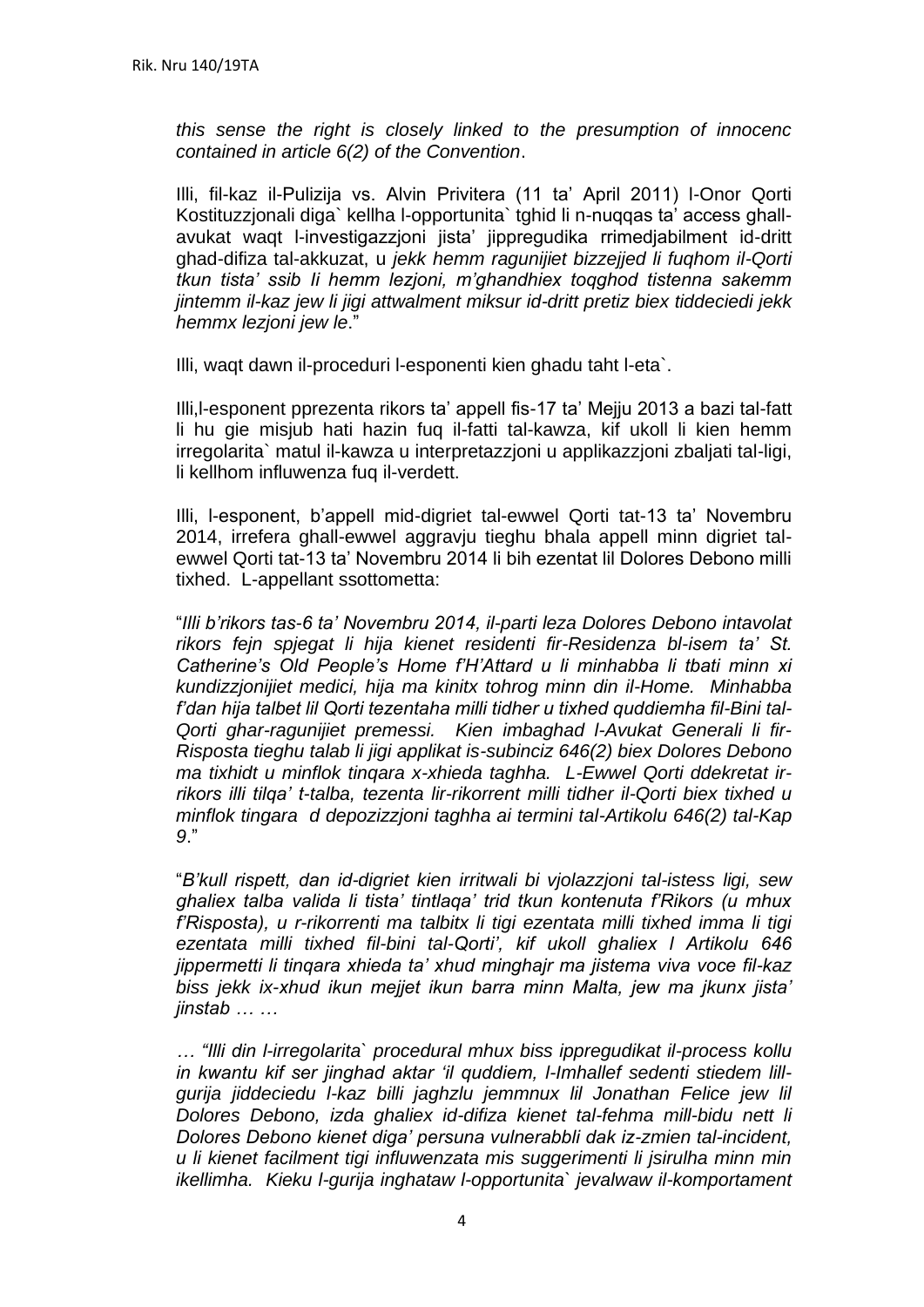*(id-demeanour) u disposizzjoni ta' din il-persuna, il-gurija kienet certament tkun f'posizzjoni ahjar tifhem u tassorbi l-pozizzjoni li hadet id-difiza dwar x'wassal li DoloresDebono tibdel il-verzjoni taghha minn allegazzjoni li t-tliet hallelin kellhom wicchom mghotti ghal allegazzjoni li wiehed mit-tlieta kellu wiccu mikxuf u setghet taghrfu.*".

Illi, ghaldaqstant, l-esponenti gie mcahhad mid-drittijiet tieghu minhabba irregolarita matul il-kawza u interpretazzjoni u applikazzjoni zbaljata tal-ligi.

Illi dan kollu jikkostitwixxi ksur ta' drittijiet fondamentali ta' dritt tal-avukat u tad-dritt ta' akkuzat li jressaq provi in difesa u sabiex jipprova linkolpevolezza tieghu, protett b'mod partikolari bl-Artikolu 39(disgha u tletin) tal-Kostituzzjoni ta' Malta, specjalment is-subartikoli (6)(b) u (d) ta' dak l-Artikolu u ukoll mill-Artikolu 6 (3)(d) tal-Konvenzjoni Ewropea dwar id-Drittijiet tal-Bniedem u Libertajiet Fondamentali kif adottata bhala parti milligijiet ta' Pajjizna bis-sahha tal-Kap. 319;

Illi l-esponenti jemmen li l-uniku rimedju li jista' jaghmel gustizzja mieghu, peress li issa s-sentenza giet res judicata, hu kumpens, pekunjarju.

Ghaldaqstant l-esponenti jitlob bir-rispett illi din l-Onorabbli Qorti joghgobha taghmel jew taghti dawk l-ordnijiet u tohrog dawk l-atti u taghti dawk iddirettivi kollha illi tqis xierqa, b'mod partikolari fis-sens appena indikat hawn fuq, sabiex twettaq l-imsemmija Artikolu tal-Kostituzzjoni ta' Malta, u l-ewwel artikolu tal-Ewwel Protokoll tal-Konvenzjoni dwar id-Drittijiet tal-Bniedem u Libertajiet Fondamentali, fosthom illi tordna kumpens pekunjarju ghal dawn l-istess volazzjonijiet.

Bl-ispejjez."

Rat ir-risposta tal-Kummissarju tal-Pulizija u tal-Avukat Ġenerali (l-intimati

Awtoritajiet) tal-21 ta' Awwissu 2019, li permezz tiegħu wieġbu s-segwenti:

"Illi l-lanjanza tar-rikorrenti hija fis-sens illi "*dan kollu jikkostitwixxi ksur ta' drittijiet fondamentali ta' dritt tal-avukat u tad-dritt ta' akkuzat li jressaq provi in difesa u sabiex jipprova l-inkolpevolezza tieghu, protett b'mod partikolari bl-Artikolu 39 (disgha u tletin) tal-Kostituzzjoni ta' Malta, specjalment issubartikoli (6)(b) u (d) ta' l-Artikolu u ukoll mill-Artikolu 6(3)(d) tal-Konvenzjoni Ewropeja dwar id-Drittijiet tal-Bniedem u Libertajiet Fondamentali kif adottata bhala parti mil-ligijiet ta' Pajjizna bis-sahha tal-Kap. 319*". Illi r-rikorrenti qieghed ukoll jinvoka l-Ewwel Artikolu tal-Ewwel Protokoll tal-Konvenzjoni sabiex jiggustifika l-ghoti ta' rimedju pekunjarju f'kaz ta' sejbien ta' lezjoni.

Illi l-esponenti jikkontesta l-allegazzjonijiet u l-pretensjonijiet tar-rikorrenti stante li huma nfondati fil-fatt u fid-dritt ghar-ragunijiet segwenti: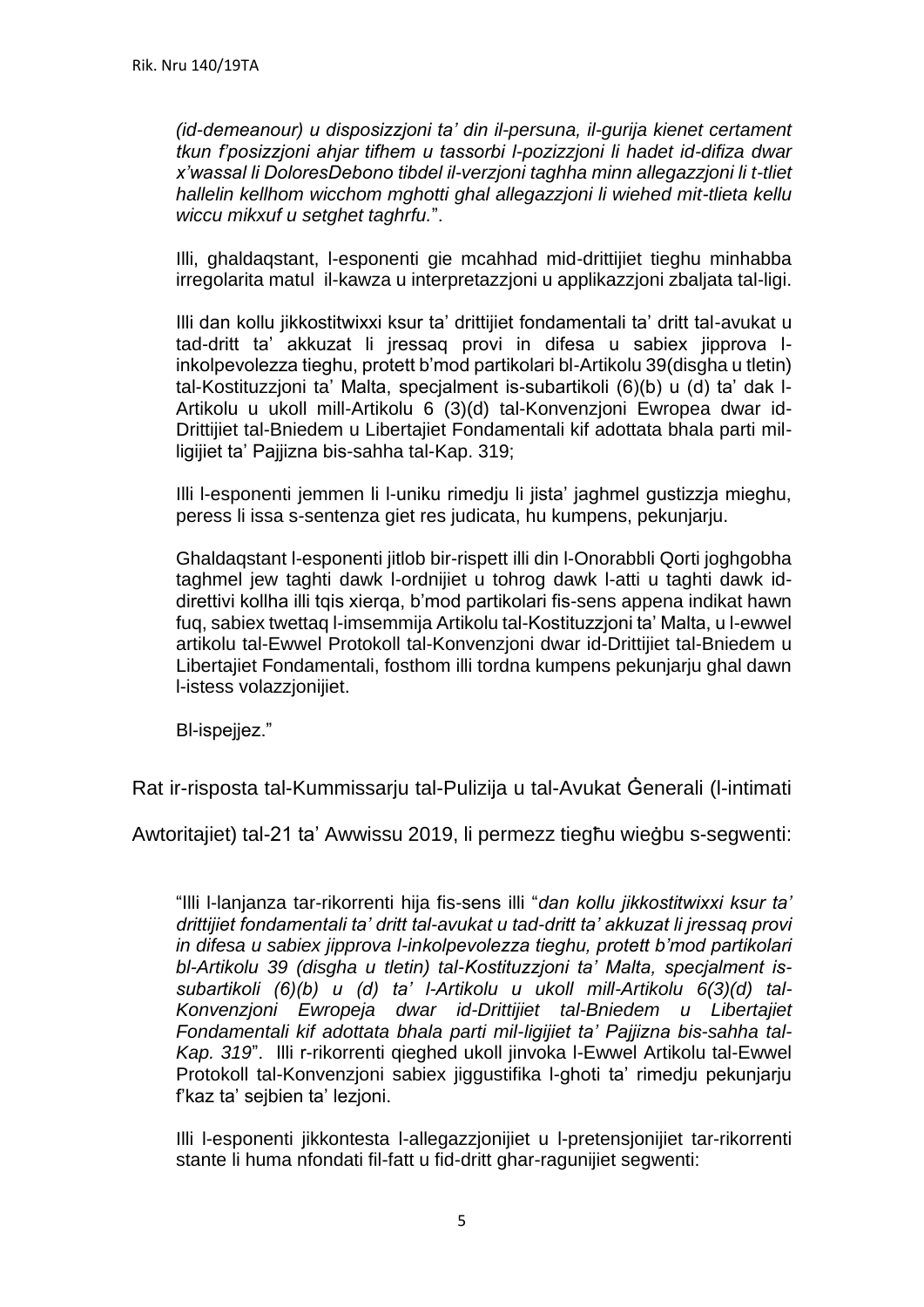- 1. Illi in linea preliminari, l-esponenti jissottomettu li l-artikolu 39 tal-Kostituzzjoni mhux applikabbli ghall-kwistjoni mqajjma mir-rikorrenti. Dan ghaliex dan l-artikolu jghodd biss fejn ikun inbeda procediment quddiem qorti (ara s-sentenza ghar-referenza kostituzzjonali fl-ismijiet *Repubblika ta' Malta vs Matthew-John Migneco* deciza fil-15 ta' Novembru 2011). F'dan il-kaz, in kwantu l-ilment jinsab dirett filkonfront ta' perjodu fejn kienet ghaddejja l-fazi tal-interrogazzjoni minnaha tal-Pulizija tali perjodu mhuwiex kopert bil-protezzjonijiet mahsuba bl-Artikolu 39 tal-Kostituzzjoni. Ghalhekk la darba ccirkostanzi kkontestati jmorru lura ghal grajjet Ii sehhew qabel ma kienu lahqu nbdew xi procedimenti, allura dan ifisser li din il-parti talilment ma tistax taqa' fl-ambitu tal-artikolu 39 tal-Kostituzzjoni. Ghalhekk isegwi li dan l-artikolu ma japplikax in kwantu qieghdha tigi attakkata l-istqarrija li rrilaxxa r-rikorrenti;
- 2. Illi in linea preliminari wkoll u minghajr pregudizzju ghas-suespost, lesponenti jissottomettu li l-Ewwel Artikolu tal-Ewwel Protokoll tal-Konvenzjoni mhuwiex applikabbli u ghandu jigi dikjarat bhala tali;
- 3. Illi minghajr pregudizzju ghas-suespost u fil-mertu, in kwantu rrikorrenti qieghed jallega ksur tad-dritt ghal smigh xieraq naxxenti mittehid tal-istqarrija, l-esponenti jissottomettu li bhala principju ma jezisti l-ebda dritt fundamentali ta' assistenza legali izda jezisti biss dritt fundamentali li persuna akkuzata b'reat kriminali jkollha proceduri li jinzammu bil-garanziji ta' smigh xieraq. Illi l-fatt fih innifsu li persuna ma tkunx thalliet tikseb parir legali qabel l-interrogatorju taghha ma jwassalx awtomatikament ghall-konkluzjoni gie lez id-dritt ghal smigh xieraq. Illi sabiex in-nuqqas ta' assistenza legali tkun tista' potenzjalment twassal ghal ksur tad-dritt ghal smigh xieraq irid jigi muri b'mod sodisfacenti li minhabba dak in-nuqqas inholoq perikolu illi persuna tinsab hatja meta ma ghandux ikun hekk;

Illi dak li jiggarantixxu l-artikolu 6 tal-Konvenzjoni u l-artikolu 39 tal-Kostituzzjoni huma dritt ghal smigh xieraq u mhux dritt ghall-ghajnuna ta' avukat qabel ma, jew waqt illi, tittiehed l-istqarrija. Illi marbut ma' dan, iddritt ghal smigh xieraq irid jigi meqjus fil-kuntest tat-totalita` tal-proceduri kollha u mhux fir-rigward ta' xi mument specifiku;

Illi wiehed ma jridx jinjora wkoll il-fatt illi r-rikorrenti bl-ebda mod ma kien imgieghel jaghti l-istqarrija li ta. Ir-rikorrenti inghata t-twissija skont il-ligi senjatament li ma kienx obbligat li jitkellem sakemm ma kienx hemm jixtieq izda dak li kien ser jghid seta' jingieb bhala prova kontra tieghu. Illi l-istess rikorrenti kienet qed jifhem l-import tac-cirkostanza li kien jinsab fiha tant hu hekk li tista' tghid ma wiegeb ghall-ebda domanda. Illi r-rikorrenti ma sofra ebda pressjoni, theddid jew influwenza fit-tehid tal-istqarrija u lanqas jista' jigi kkunsidrat bhala persuna vulnerabbli u dan stante li meta giet rilaxxata l-istqarrija ghalkemm ir-rikorrenti kellux sbatax-il sena madanakollu kien hemm diversi okkazzjonijiet fejn kien xellef durejgh mal-gustizzja tant hu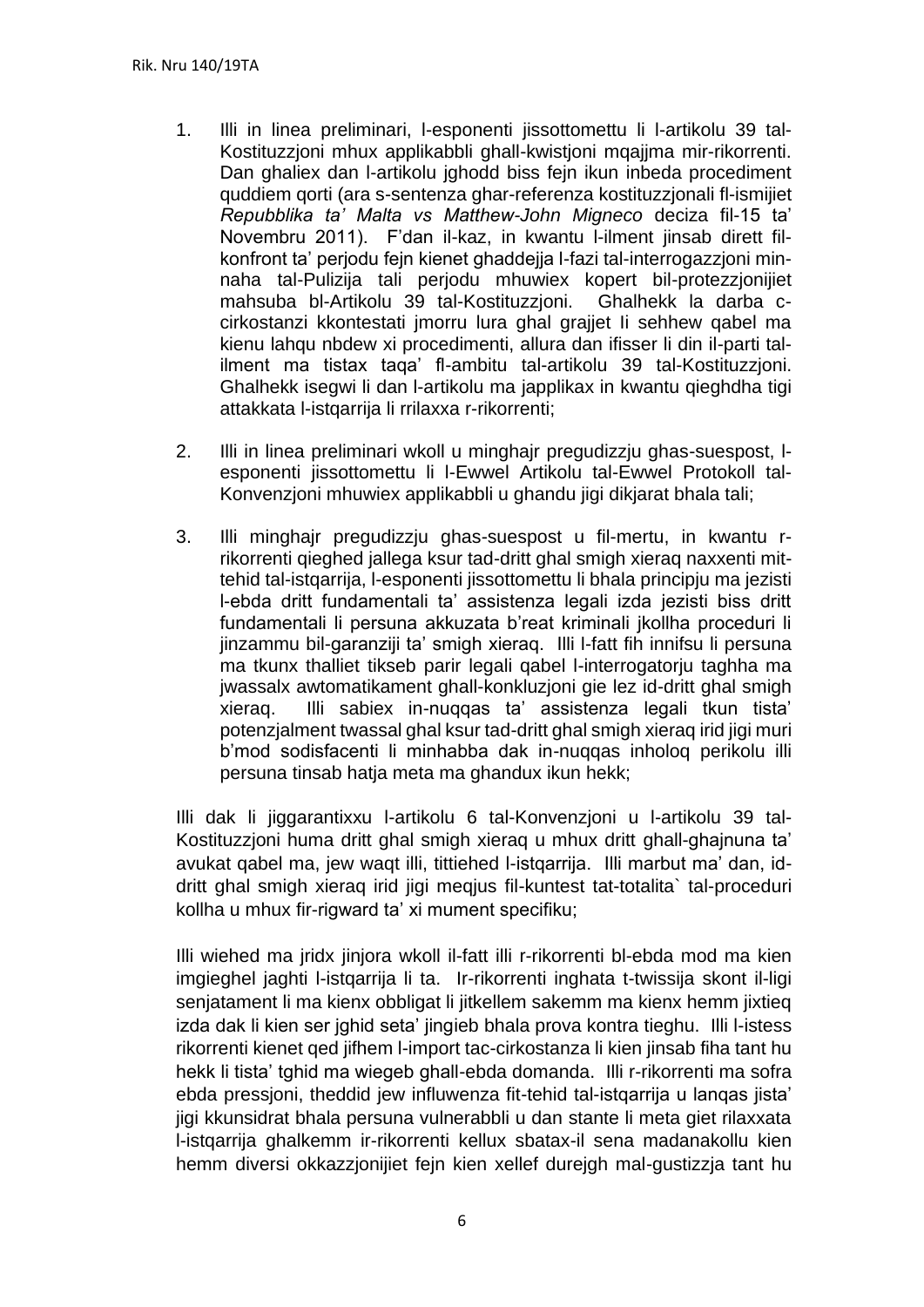hekk Ii r-rikorrenti qabel it-tehid tal-istqarrija tieghu mertu tal-kawza odjerna kien diga` kkommetta diversi reati fosthom serq kemm ta' vetturi kif ukoll serq minn residenzi. Illi ghalhekk ir-rikorrenti certament ma jikkwalifikax bhala persuna 'vulnerabbli' tenut kont tar-reati li kien diga` wettaq. Illi l-Pulizija kienu kellmu lir-rikorrenti diversi drabi qabel fuq reati ohra bilkonsegwenza li certament li l-presenza tal-Pulizija fil-mument tat-tehid talistqarrija tar-rikorrenti bl-ebda mod ma intimidat lir-rikorrenti stante li rrikorrenti kellu diversi esperjenzi ta' stqarrijiet kif ukoll kien diga' tressaq quddiem il-Qrati u nstab hati fuq reati ohra qabel ma rrilaxxa l-istqarrija tieghu b'referenza ghall-kawza odjerna. Illi aktar minn hekk l-istess rikorrenti xehed quddiem il-Qorti Kriminali fejn ta l-verzjoni tieghu.

Illi d-dritt ghall-assistenza legali fil-mument tal-interrogazzjoni giet imfissra u interpretata mill-Qorti Ewropeja f'diversi kazijiet fejn l-interpretazzjoni inbidlet kemmxejn mill-interpretazzjoni originali li kienet inghatat ghal certu perijodu ghal liema sentenzi jirreferi r-rikorrenti. F'dan il-kuntest, l-esponenti jirreferu ghad-decizjoni moghtija mill-Grand Chamber l-ismijiet **Beuze v. Belgium** fejn gew elenkati numru ta' fatturi li kellhom jittiehdu in kunsiderazzjoni fil-kuntest tal-proceduri fit-totalita` taghhom sabiex wiehed jista' jasal ghall-konkluzjoni jewkk effettivament inkisirx id-dritt ghal smigh xieraq naxxenti mit-tehid ta' istqarrija minghajr assistenza legali. Illi wara li nghatat is-sentenza **Beuze v. Belgium** il-Qorti Ewropeja kellha lopportunita` li tevalwa s-sistema processwali kriminali nostrana sabiex tara jekk is-sistema taghna toffrix garanziji bizzejjed anke jekk id-dritt ta' avukat ikun ristrett b'mod sistematiku. In fatti, fil-kawza fl-ismijiet **Farrugia v. Malta** li nghatat fl-4 ta' Gunju 2019, il-Qorti Ewropeja sabet li l-fatt li l-persuna ma kinitx inghatat assistenza ta' avukat waqt l-interrogazzjoni u dan peress li kien hemm restrizzjoni sistematika dan fih innifsu ma jiksirx id-dritt ta' smigh xieraq stante li s-sistema nostrana toffri garanziji ta' smigh xieraq tul ilprocess kriminali li jinnewtralizzaw tali restrizzjoni.

Illi jsegwi ghalhekk li l-lanjanza tar-rikorrenti ghandha tigi michuda stante li mhux gustifikata.

4. Illi in kwantu r-rikorrenti jallega ksur tad-dritt ghal smigh xieraq peress li Dolores Debono giet ezentata mill-Qorti Kriminali milli tixhed,lesponenti jibdew billi jissottomettu illi r-rikorrenti ma jistax jinqeda bi proceduri kostituzzjonali u konvenzjonali ghas-semplici raguni, li skont hu, il-Qrati ta' gurisdizzjoni kriminali zbaljaw fis-sentenza jew digrieti taghhom. Huwa maghruf kemm fid-duttrina kif ukoll fil-gurisprudenza li mhijiex il-funzjoni ta' dina l-Onorabbli Qorti li ssewwi 'zbalji' tal-qrati ordinarji. Ma jista' jkun hemm l-ebda dubbju illi l-gurisdizzjoni ta' din il-Qorti hija limitata biss biex tinvestiga u tiddetermina jekk kienx hemm jew le vjolazzjoni ta' xi dritt fundamentali izda certament Ii ma tistax tistharreg jekk il-qrati ordinarji iddecidewx b'mod tajjeb u korrett tilwima.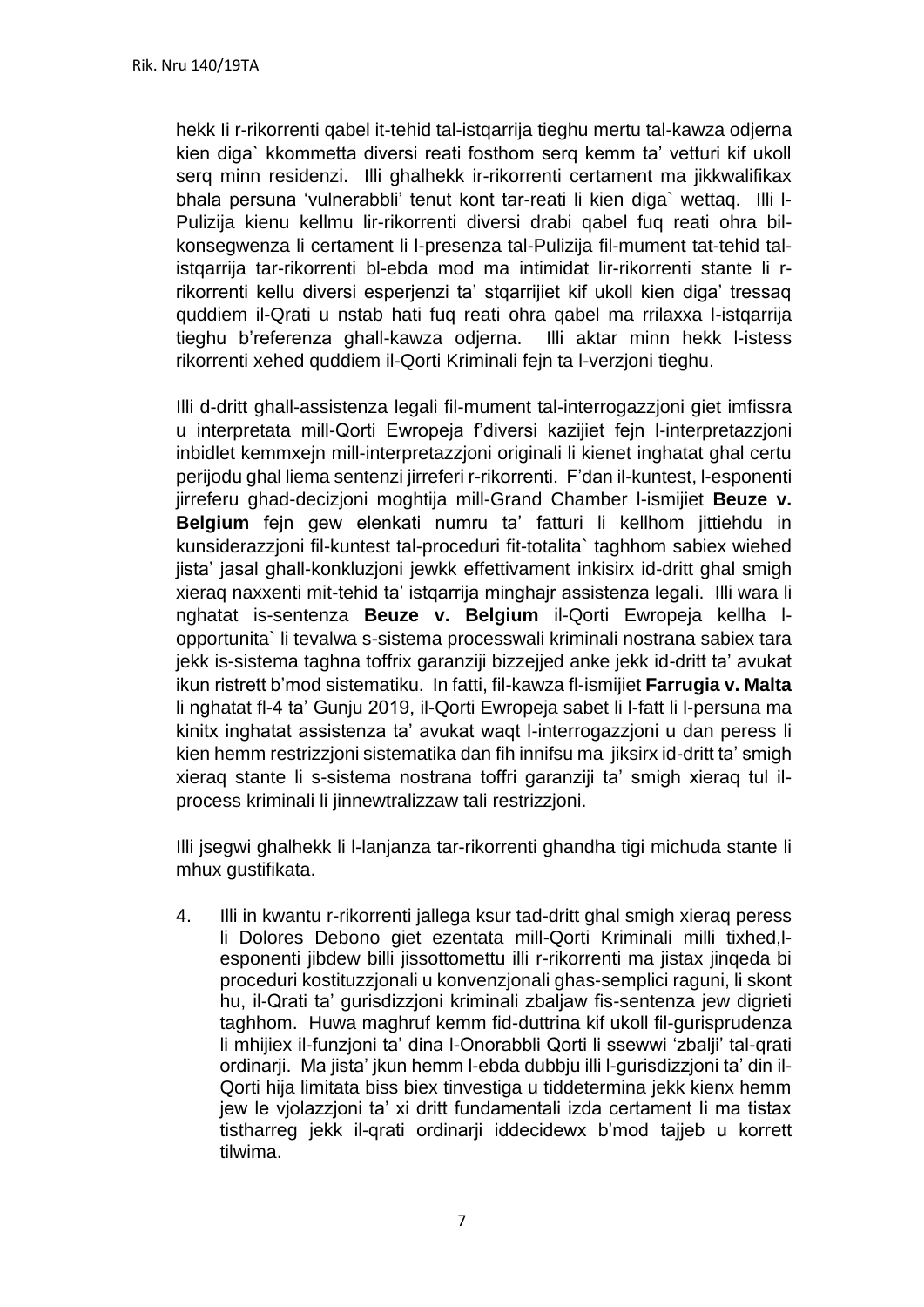Illi mill-atti processwali tal-guri fl-ismijiet "*Ir-Repubblika ta' Malta vs Jonathan Felice*" Att ta' Akkuza 16/2013 jirrizulta li r-rikorrenti appella fuq dan il-punt u l-Qorti tal-Appell Kriminali permezz tas-sentenza taghha tal-20 ta' Ottubru 2017 cahdet l-appell mid-Digriet. Illi fi-fehma tal-esponenti, ir-rikorrenti ma jistax permezz tal-proceduri kostituzzjonali jerga' jirriproponi 'appell' tramite l-procedura kostituzzjonali u dan stante li azzjoni kostituzzjonali mhijiex appell tat-tielet grad kif qieghed jippretendi r-rikorrenti.

Illi jekk wiehed jidhol fil-mertu tal-kwistjoni, jirrizulta li r-rikorrenti kellu lopportunita` r-rikorrent ma uzax anke jekk meta kienet iddeponiet quddiem il-Qorti tal-Magistrati (Malta) bhala Qorti Istuttorja Dolores Debono diga` kellha 81 sena. Illi meta gie ntavolat ir-rikors minn Dolores Debono fejn gabet a konjizzjoni l-fatt l-istat ta' sahha taghha, ir-rikorreti ghamel riferenza ghall-gatt li kien irrizerva l-kontro-ezami tax-xhud izda kien fl-ahhar tarrisposta tieghu irrimetta ruhu ghad-decizjoni tal-Qorti Kriminali. Tajjeb li wiehed jaghmel ukoll riferenza ghall-verbali tal-guri fejn fis-seduta tal-20 ta' Novembru 2014, kull meta l-Prosekuzzjoni talbet li tinqara x-xhieda li nghatat minn Dolores Debono ir-rikorrenti ma opponiex ghal tali talba.

Illi jsegwi ghalhekk li l-lanjanza tar-rikorrenti ghandha tigi michuda stante li mhux gustifikata.

- 5. Illi jsegwi ghalhekk li l-allegazzjonijiet u t-talbiet tar-rikorrenti ghandhom jigu michuda fl-intier taghhom.
- 6. Salv u impregudikata kwalunkwe eccezzjoni ohra f'kaz ta' bzonn.
- 7. Bl-ispejjez kontra r-rikorrent."

Rat li d-Direttur Ġenerali tal-Qrati u Tribunali notifikat fit-2 ta' Awwissu 2019

baqa' ma għamel ebda risposta;

Rat il-verbal tal-24 ta' Frar, 2020 fejn il-partijiet talbu li l-atti li saru referenza

għalihom jiġu allegati formalment u il-Qorti laqgħet it-talba tagħhom;

Rat l-atti u dokumenti kollha tar-rikors;

Semgħet ix-xhieda imressqa fil-perkors tas-smiegħ tar-rikors;

Rat in-noti ta' sottomissjonijiet tar-rikorrent u tal-intimati Awtoritajiet;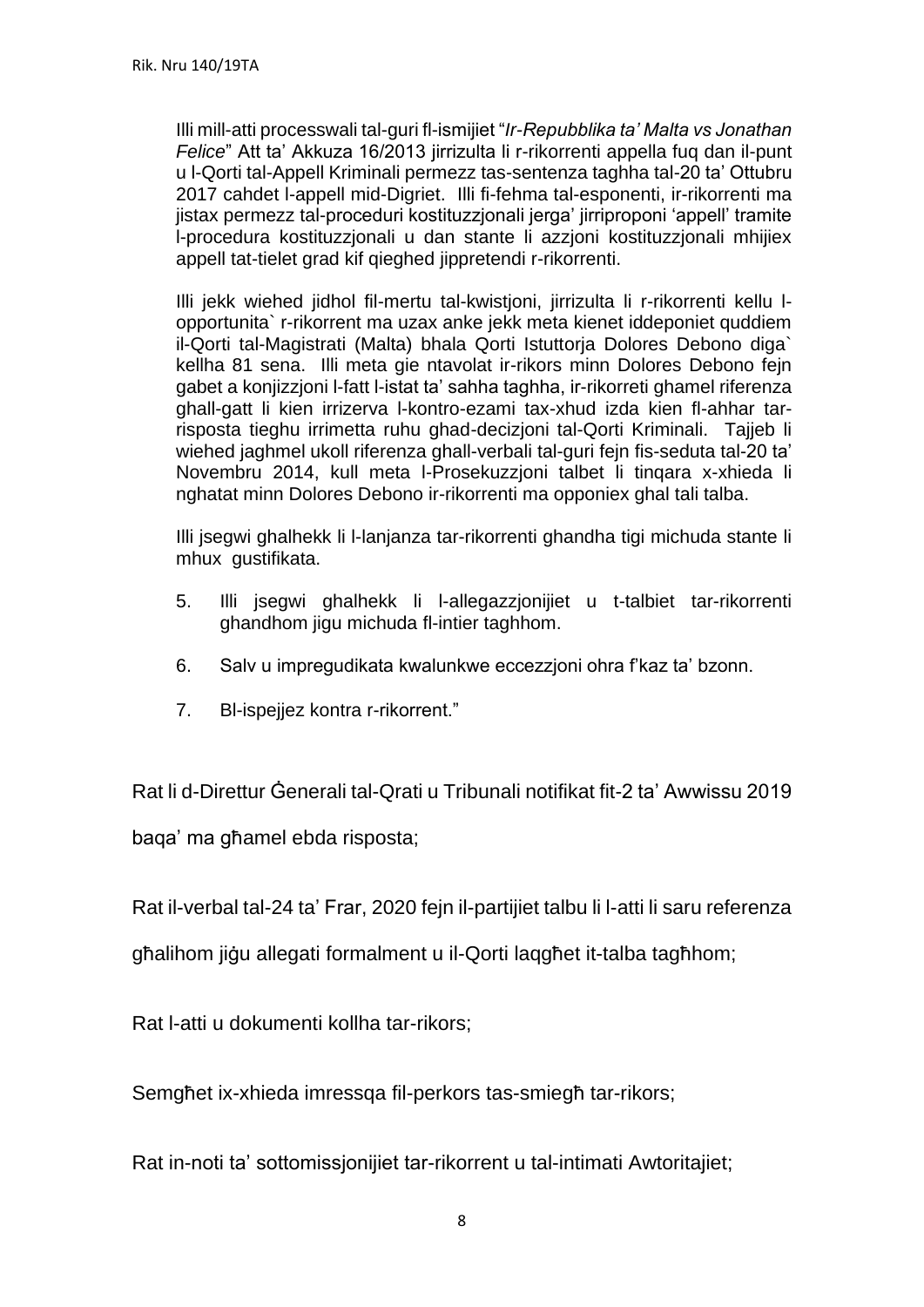Semgħet lill-abbli difensuri tal-partijiet jitrattaw ir-rikors fis-seduta tat-3 ta' Ġunju 2021;

Rat li r-rikors tħalla għal-lum għas-Sentenza.

#### **Punti ta' fatti**.

**1.** Ir-rikorrent tressaq quddiem il-Qorti Kriminali akkużat b'diversi rejati kommessi fis-27 ta' Awwissu 2006 f'Ħal Qormi u dan kif premess fir-rikors promotur.

**2.** Permezz ta' Sentenza tal-Qorti Kriminali tat-22 ta' Novembru 2014, ir-rikorrent instab ħati ta' uħud mill-kapi ta' akkuża u ġie kkundannat għal 9 snin priġunerija.

**3.** Ir-rikorrent interpona Appell għal Quddiem il-Qorti Kriminali u b'Sentenza tal-20 ta' Ottubru 2017 dik il-Qorti kkonfermat is-Sentenza appellata salv għall-ispejjes tal-Perit tal-Qorti.

**4.** Meta bħala fatt ir-rikorrent ġie interrogat ma kienx assistit minn avukat. Jirrisulta ukoll li Dolores Debono, il-vittma, ma xehditx *viva voce* quddiem il-Qorti Kriminali, u minflok inqrat ix-xhieda tagħha meħuda fi proċeduri oħrajn li wasslu biex ir-rikorrent jiġi akkużat quddiem il-Qorti Kriminali. Ir-rikorrent jgħid li dan il-fatt, tellef opportunita' sabiex il-ġurija tkun f'posizzjoni aħjar li tapprezza l-fatti. Dan jgħidu fid-dawl li l-imsemmija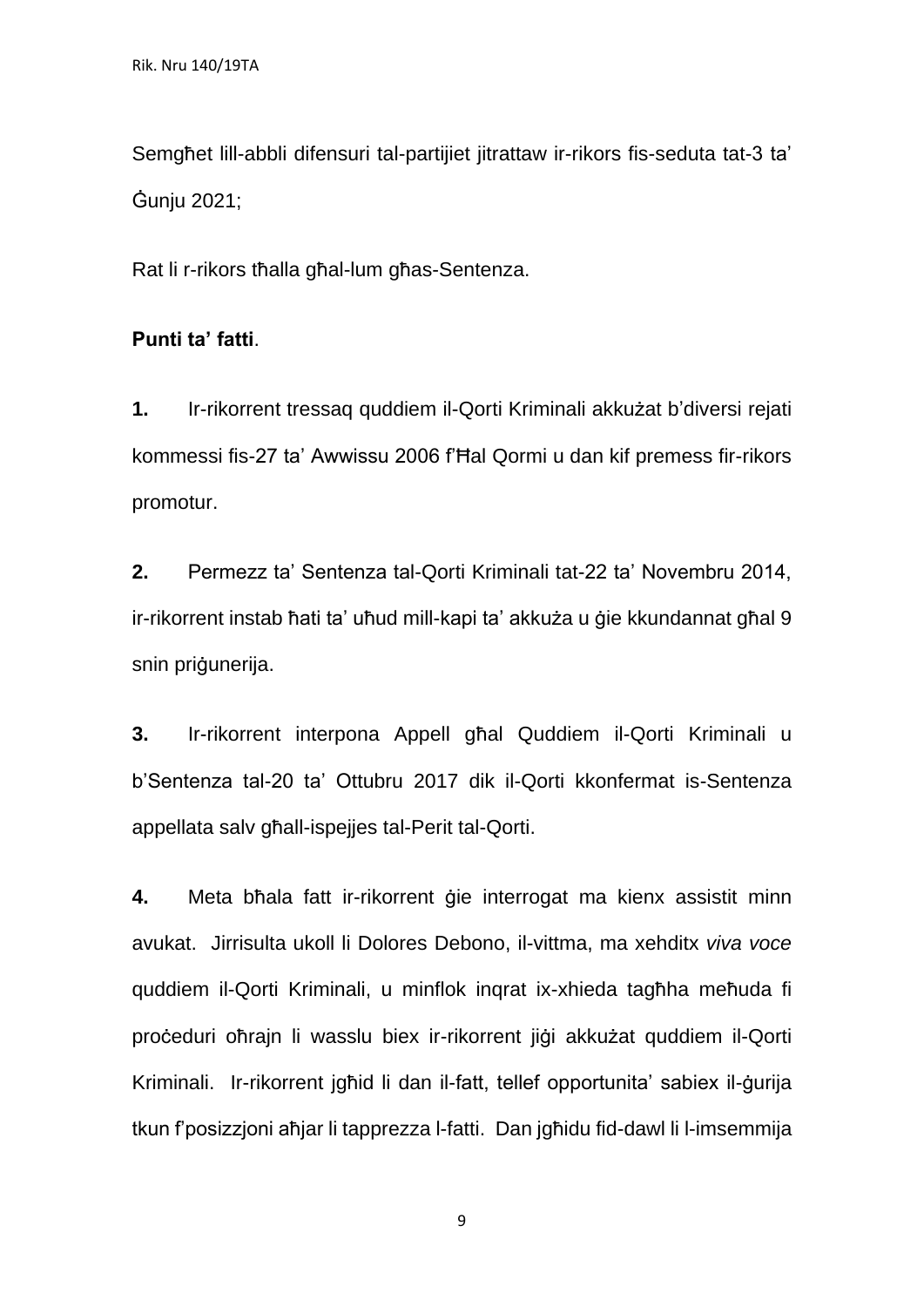Dolores Debono bidlet il-verżjoni tagħha, fis-sens, li minn tlett ħallelin wiċċhom mgħammad għarrfet lir-rikorrent.

**5.** Dakinhar tal-proċeduri r-rikorrent kien għadu taħt l-eta' u għalhekk kien ukoll vulnerabbli.

#### **Punti ta' Liġi**

**6.** L-aggravji tar-rikorrent f'din il-kawża jittrattaw żewġ punti ta' natura legali li huma dawn:

- i. L-ewwel ilment huwa dak li waqt l-interrogazzjoni li saret qabel ma tressaq il-Qorti, ir-rikorrrent kien sprovvist minn avukat biex jassistih. F'dan ir-rigward jiċċita numru ta' Sentenzi tal-ECHR fosthom **Salduz -vs- Turkija tas-27 ta' Novembru 2008** u dik ta' **Saunders -vs- United Kingdom tal-1996**. Jagħmel ukoll referenza għal żewġ Sentenzi Kostituzzjonali ta' dawn il-Qrati li affermaw dan id-dritt u ċioe' dik fl-ismijiet **Pulizija -vs- Alvin Privitera deċiża fil-11 ta' April 2011** u dik fl-ismijiet **Repubblika ta' Malta -vs- Alfred Camilleri tas-16 ta' Jannar 2012**.
- ii. Jilmenta ukoll għall-mod kif ġiet eżentata milli tixhed il-vittma Dolores Debono billi inqrat ix-xhieda tagħha fi proċeduri li wasslu għall-akkużi li inħarġu kontra tiegħu. L-argument prinċipali tiegħu hu, li l-ġurija ma kellhiex opportunita' li tevalwa x-xhieda tagħha kif ingħad aktar 'l fuq.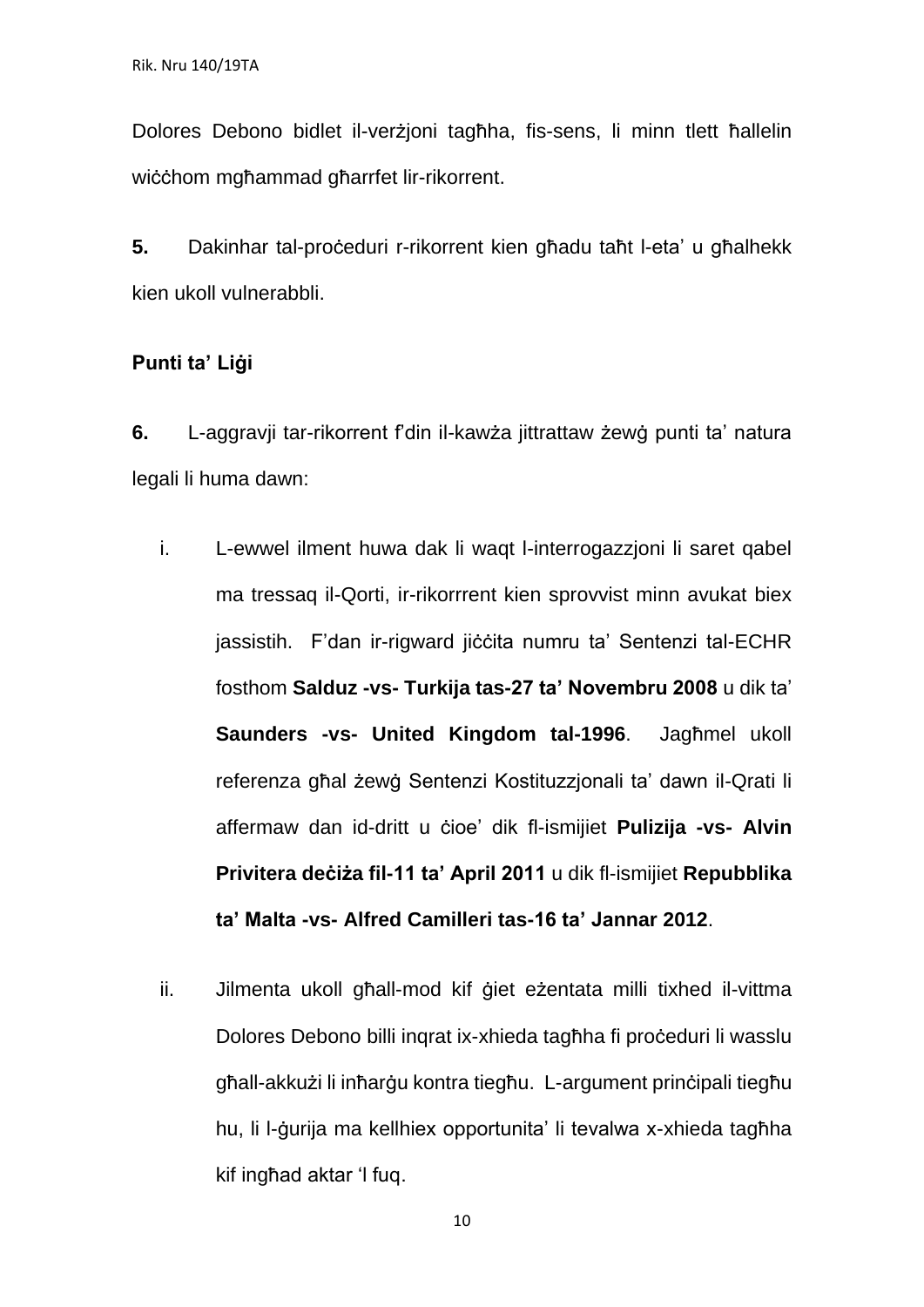**7.** Sa fejn jirrigwarda dan l-aħħar ilment, jingħad li sar ksur tal-Artikoli 39(6)(b) u(d) u 6(3)(d) tal-Kostituzzjoni u Konvenzjoni rispetttivament. Dawn l-artikoli jiddisponu s-segwenti:

- i. Artikolu 39(6)(b) "*Kull min ikun akkużat b'reat kriminali għandu jiġi mogħti żmien u faċilitajiet xierqa għall-preparazzjoni tad-difiża tiegħu u (d) għandu jiġi mogħti faċilitajiet biex jeżamina personalment jew permezz tar-rappreżentant legali tiegħu xxhieda msejħa mill-prosekuzzjoni quddiem kull qorti u li jikseb lattendenza ta' xhieda suġġett għall-ħlas tal-ispejjeż raġonevoli tagħhom, u jagħmel l-eżami tax-xhieda li jkunu ser jixhdu għalih quddiem il-qorti bl-istess kondizzjonijiet bħal dawk li jgħoddu għal xhieda msejħa mill-prosekuzzjoni*".
- ii. Artikolu 6(3)(d) Kull min ikun akkużat b'reat kriminali għandu ddrittijiet minimi li ġejjin fosthom:

*"li jeżamina jew li jara li jiġu eżaminati xhieda kontra tiegħu u li jottjeni l-attendenza u l-eżami ta' xhieda favur tiegħu taħt l-istess kundizzjonijiet bħax-xhieda kontra tiegħu".*

### **Konsiderazzjonijiet**

**8.** Il-Qorti ser tgħaddi biex titratta din il-Kawża fl-ordni kif imsemmija hawn fuq.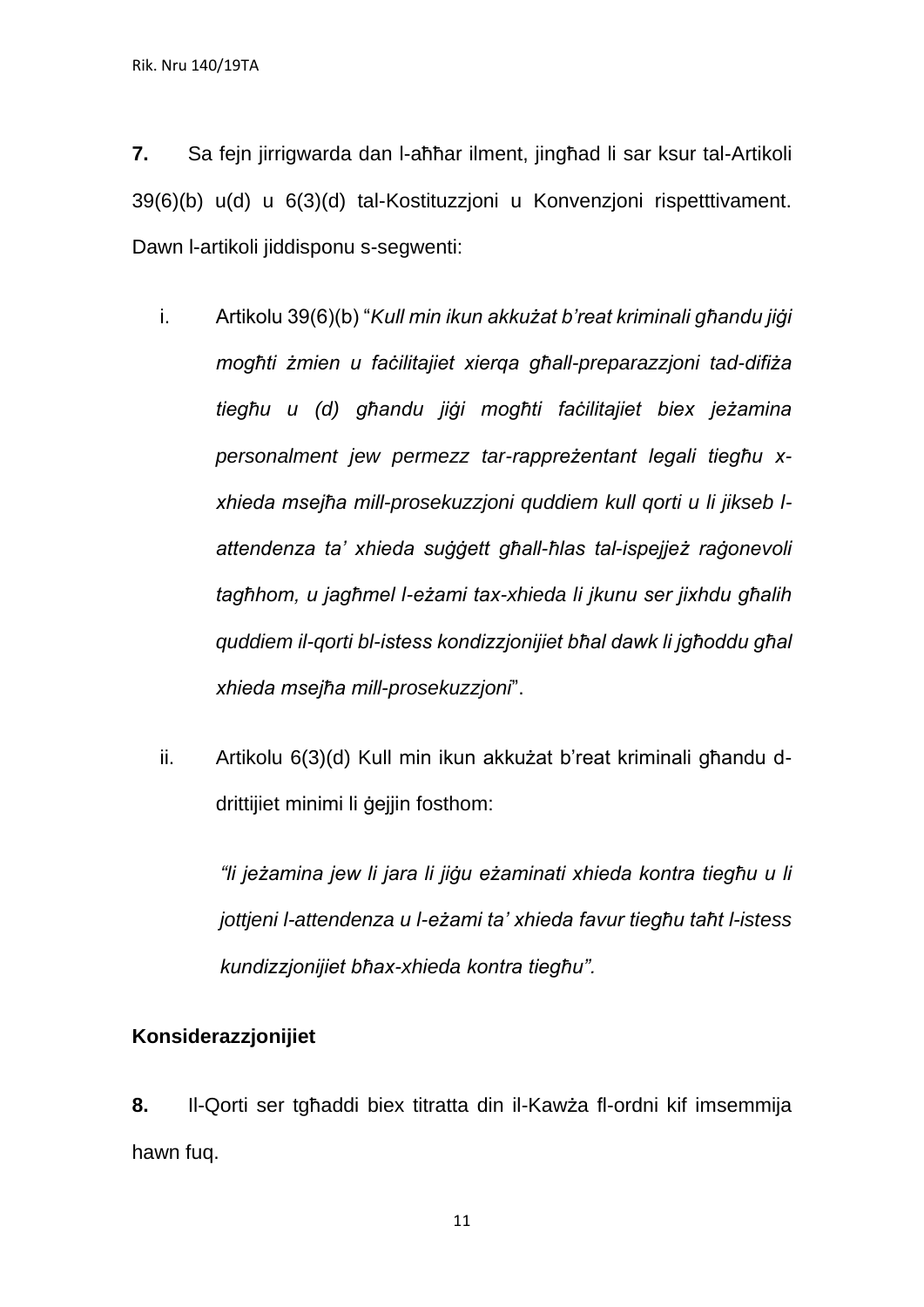#### *L-interrogazzjoni mingħajr assistenza ta' avukat.*

**9.** Illum huwa ormai risaput u solidament rikonoxxut, kemm minn deċiżjonijiet tal-ERCH u kif ukoll minn dawk tal-Qrati lokali, li dan huwa dritt sine qua non tal-persuna li tkun akkużata bil-kommissjoni ta' rejat. L-anqas ma hemm dubbju li dan id-dritt li persuna tkun assistita minn avukat talgħażla, jinsorġi mhux minn meta jkun akkużat formalment iżda mill-mument li l-Pulizija jkollhom suspett li l-persuna ikkometttiet rejat. Dan jinkludi listadju ta' meta tiġi arrestata u tibda l-interrogazzjoni tal-persuna.

**10.** F'dan ir-rigward irid jingħad, li r-rikorrent, għal raġunijiet li jafhom, firrikors tiegħu ma jinvokax espressament l-artikolu 6(3)(c) tal-Konvenzjoni. B'dana kollu minħabba l-fatt li qiegħed jinsisti li ma kienx assistit minn avukat waqt l-interrogazzjoni, il-Qorti xorta ser tqis jekk kienx hemm ksur taħt dan l-artikolu. Dan jista' jkun ukoll jiġi dedott mill-fatt li ir-rikorrent jagħmel referenza għal dak li qalet din il-Qorti fil-każ tar-Repubblika kontra Alfred Camilleri fuq imsemmi u kif ukoll għall-Kawżi tal-ECHR fuq indikati.

**11.** Dak li qalet il-Qorti ftit qabel huwa abbraċjat pjenament middeċiżjonijiet tal-ECHR. Fis-Sentenza fl-ismijiet **Simeonovi -vs- Bulgaria** *(Applikazzjoni no[.21980/04\)](https://hudoc.echr.coe.int/eng#{%22appno%22:[%2221980/04%22]})* intqal hekk:

*"The protections afforded by Article 6 §§ 1 and 3 apply to a person subject to a "criminal charge", within the autonomous Convention meaning of that term. A "criminal charge" exists from the moment that an individual is*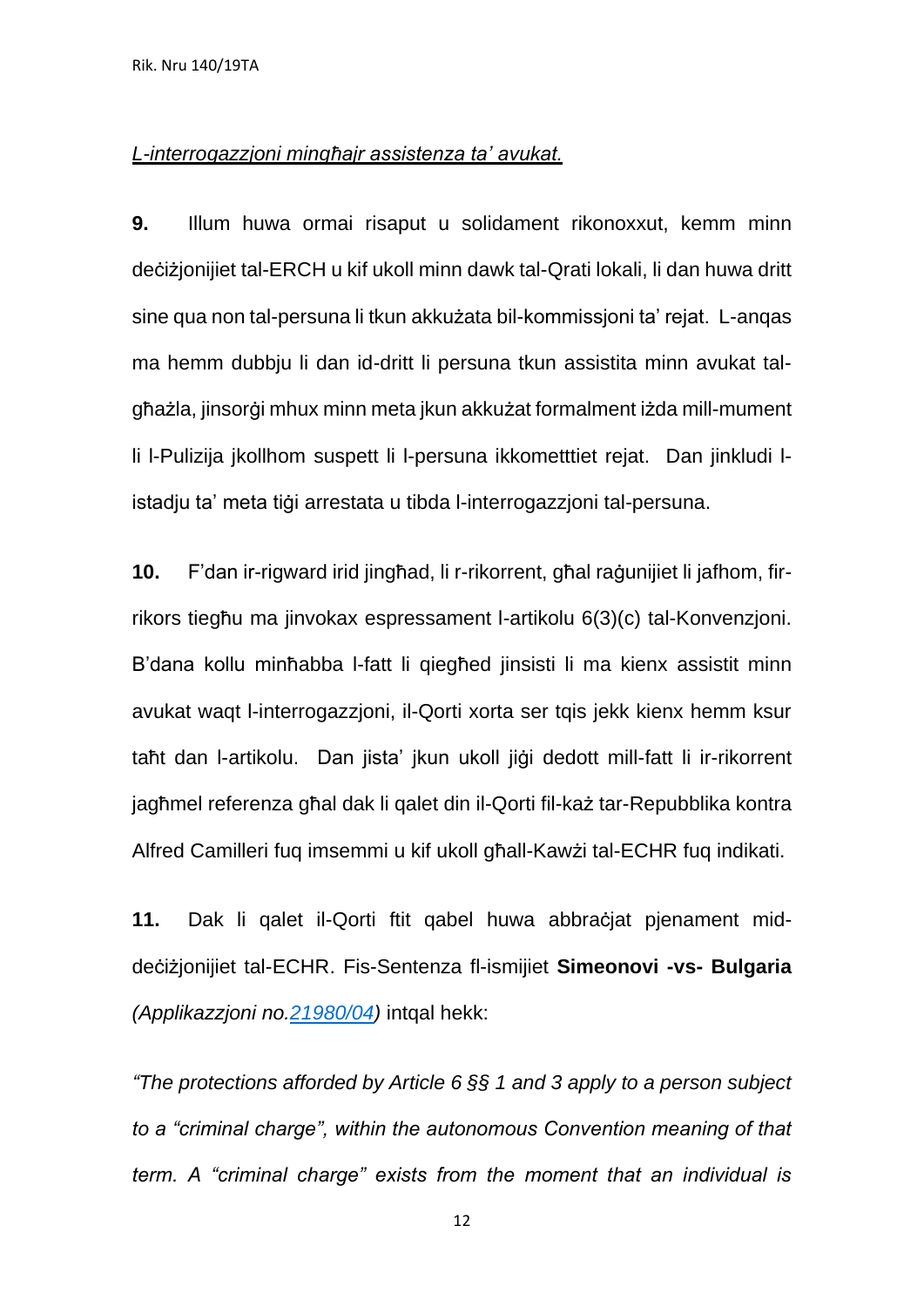*officially notified by the competent authority of an allegation that he has committed a criminal offence, or from the point at which his situation has been substantially affected by actions taken by the authorities as a result of a suspicion against him"*

**12.** Din is-sentenza issemmi numru ta' Sentenzi oħrajn li ħaddnu dan ilprinċipju. (ara *Deweer v. Belgium***, 27 February 1980, §§ 42-46, Series A no. 35;** *Eckl v. Germany***, 15 July 1982, § 73, Series A no. 51;** *McFarlane v. Ireland* **[GC], no. [31333/06,](https://hudoc.echr.coe.int/eng#{%22appno%22:[%2231333/06%22]}) § 143, 10 September 2010; and, more recently,** *Ibrahim and Others v. the United Kingdom* **[GC], nos. [50541/08](https://hudoc.echr.coe.int/eng#{%22appno%22:[%2250541/08%22]}) and 3 others, § 249, ECHR 2016**).

**13.** Il-presenza tal-avukat waqt li tkun qed tittieħed stqarrija hija parti millħarsien tad-dritt tah artikolu 6(1)(3)(c) għalhekk ECHR tispjega li "*The Court has also recognised that the presence of a lawyer during the investigative actions, including police questioning, is an inherent aspect of the safeguard enshrined in Article 6 § 3 (c) of the Convention (see Karabil v. Turkey, no[.5256/02,](https://hudoc.echr.coe.int/eng#{%22appno%22:[%225256/02%22]}) §44, 16 June 2009; Ümit Aydın v. Turkey, no[.33735/02,](https://hudoc.echr.coe.int/eng#{%22appno%22:[%2233735/02%22]}) § 47, 5 January 2010; Boz v.Turkey, no[.2039/04,](https://hudoc.echr.coe.int/eng#{%22appno%22:[%222039/04%22]}) §34, 9 February 2010; and Navone and Others v. Monaco, nos[.62880/11](https://hudoc.echr.coe.int/eng#{%22appno%22:[%2262880/11%22]}) and 2 others, §§ 78-79, 24 October 2013) as it is difficult to see how the specific services associated with "legal assistance", which Article 6 § 3(c) of the Convention speaks of, may be exercised in the absence of alawyer".* (Ara **Sentenza fl-ismijiet Soytemiz -vs- Turkija tas-27 November 2018**).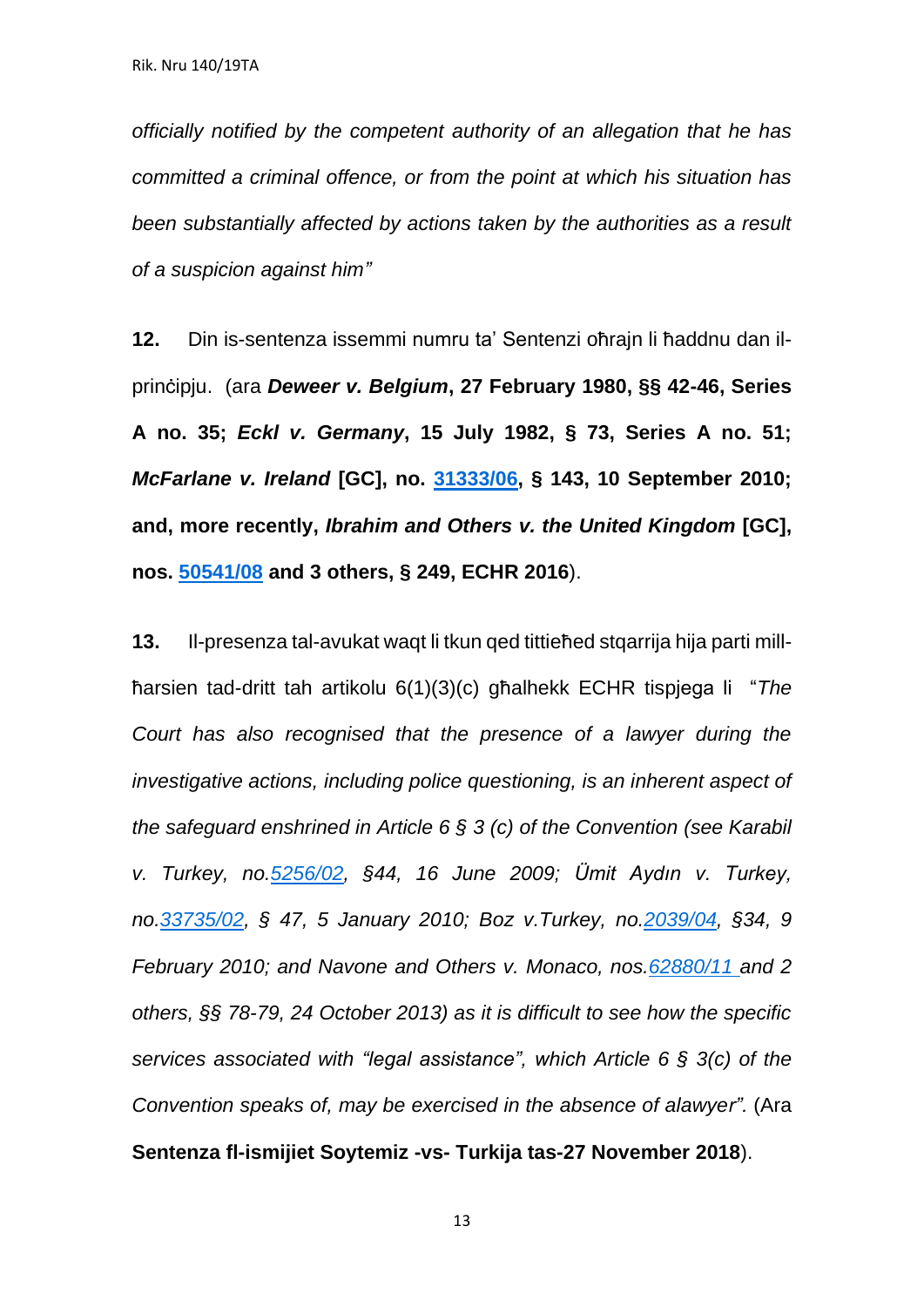**14.** Dan it-tagħlim għen biex il-Qrati tagħna, kemm fil-kompetenza Kostituzzjonali u kif ukoll dik kriminali tagħhom, jifformulaw huma wkoll każistika dwar din il-vertenza. Di fatti fis-**Sentenza tal-Qorti tal-Appell Kriminali fl-ismijiet Il-Pulizija -vs- Joseph Camilleri deċiża fil-25 tal-2016**, dik il-Qorti, filwaqt li għamlet referenza għal numru ta' Sentenzi, saħqet fuq is-segwenti:

*"Illi d-dritt ghal smigh xieraq kif sancit fl-artikolu 6(1) u l-artikolu 6(3)(c) tal-Konvenzjoni Ewropea gie estiz mill-gurisprudenza ewropea mhux biss ghal jedd li ghalih hija intitolata l-persuna akkuzata matul il-proceduri penali filqorti izda ukoll ghal hekk imsejjah pre-trial stage u cioe' ghall-istadju meta persuna tkun giet arrestata u ser tigi interrogata. Dina l-fehma ghalhekk tfisser illi l-artikolu 6(3)(c) li jipprovdi dwar l-assistenza legali ghandu jsib applikazzjoni anke fl-istadju tal-interrogazzjoni tal-persuna suspettata. Dana ghaliex huwa principju stabbilit fis-sistema penali taghna illi persuna ghandha titqies li hija innocenti sakemm ma tigix misjuba hatja minn qorti gudizzjarja. Kwindi hija ghandha dritt illi ma tinkriminax ruhha bl-ebda mod u dana sa mill-istadju inizjali tal-interrogazzjoni. Sabiex dana d-dritt jigi salvagwardjat ghalhekk kull persuna ghandha d-dritt li tikseb l-assistenza legali u dana sabiex tkun fl-ahjar pozizzjoni illi jhejji d-difiza taghha. Dana huwa vitali billi fis-sistema penali taghna l-konfessjoni tal-persuna akkuzata hija prova ewlenija fil-process gudizzjarju istitwit kontra taghha."*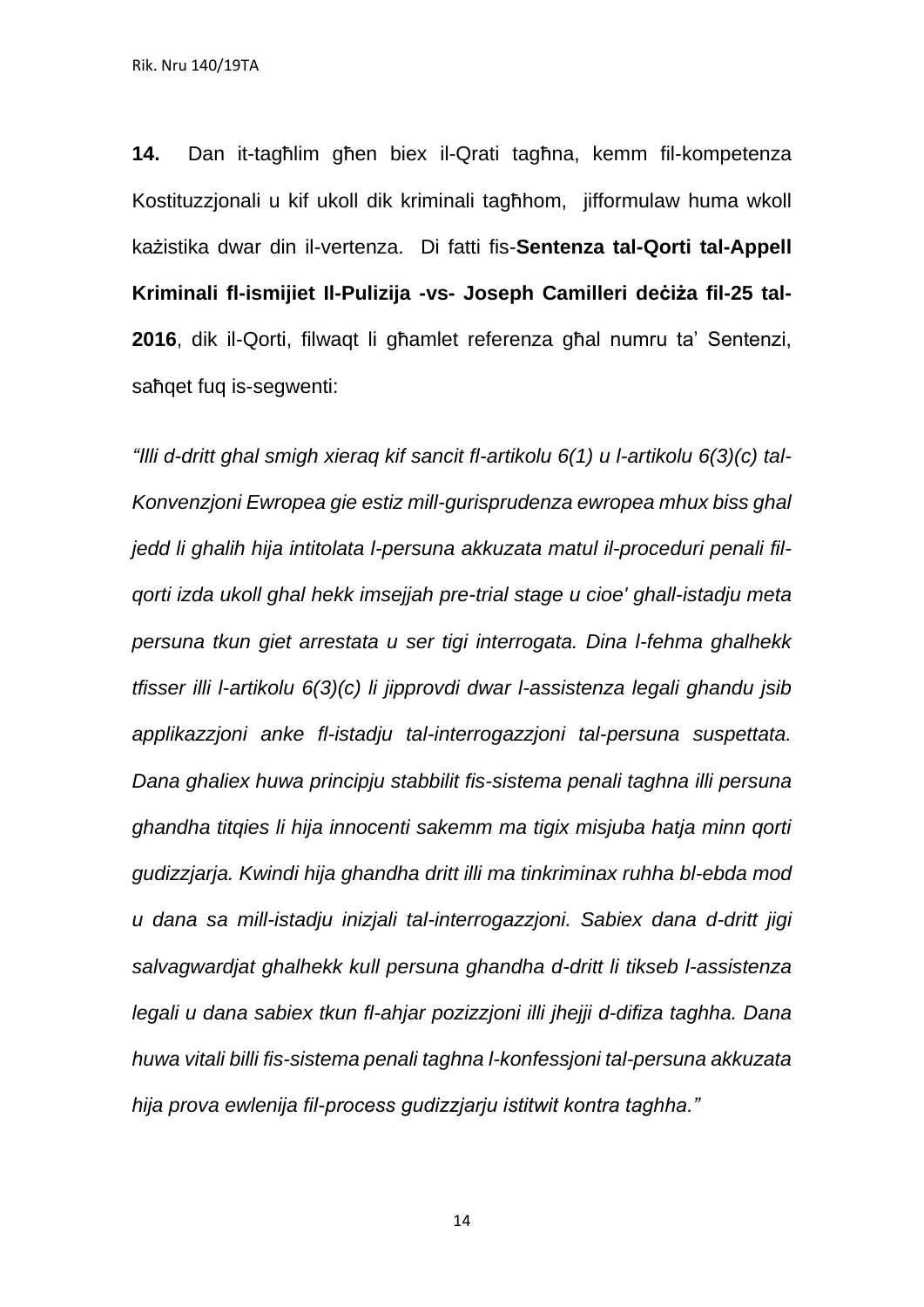**15.** Fid-dawl ta' dan it-tagħlim, din il-Qorti għarblet sewwa il-fatti kollha tal-kawża. Dan għamlitu billi eżaminat l-atti kemm tal-Qorti Kriminali u kif ukoll tal-Qorti tal-Appell Kriminali. Mill-itinerarju ta' kif seħħew l-episodji mill-arrest sas-Sentenza tal-Qorti tal-Appell Kriminali tirrileva dan li ġej.

**16.** Fl-ewwel lok il-Qorti rat l-istqarrija tal-5 ta' Lulju 2006 li rrilaxxja rrikorrent. F'dan ir-rigward, il-Qorti ma tistax ma tinnotax dawn il-punti ta' importanza.

**17.** Fl-imsemmija stqarrija r-rikorrent f'ebda ħin ma qal affarijiet inkriminati. Anzi kien kawt fuq li kien kawt. Kważi għal mistoqsijiet li sarulu dejjem wieġeb li jagħżel li ma jwiġibx. Is-siwi probatorju ta' din l-istqarrija l-anqas kien wieħed minimu. L-assenza ta' avukat għal din l-istqarrija ftit li xejn jista' jingħad għamlet differenza.

**18.** Minn eżami tas-Sentenzi, ebda waħda mill-Qrati ma inferiet xi ħtija għall-fatt biss li r-rikorrent għażel li ma jweġibx. Għalhekk ma jistax ikun argumentat li kieku kien hemm avukat presenti kien ser jagħmel differenza. Anke fid-dawl li fir-rikors tiegħu r-rikorrent jargumenta li huwa persuna vulnerabbli minħabba l-eta' tenera tiegħu, din il-Qorti ma tistax tasal għal din il-konklużjoni. Anzi minkejja l-eta' tiegħu, wera li jaf sewwa x'kienu iddrittijiet tiegħu u li minkejja l-eta' tiegħu diġa' huwa moħmi mill-ħajja. Biżżejjed wieħed iħares lejn il-fedina penali tiegħu. Mhux hekk biss, waqt l-interrogazzjoni wera retiċenza kważi professjonali f'sens wisa' tal-kelma.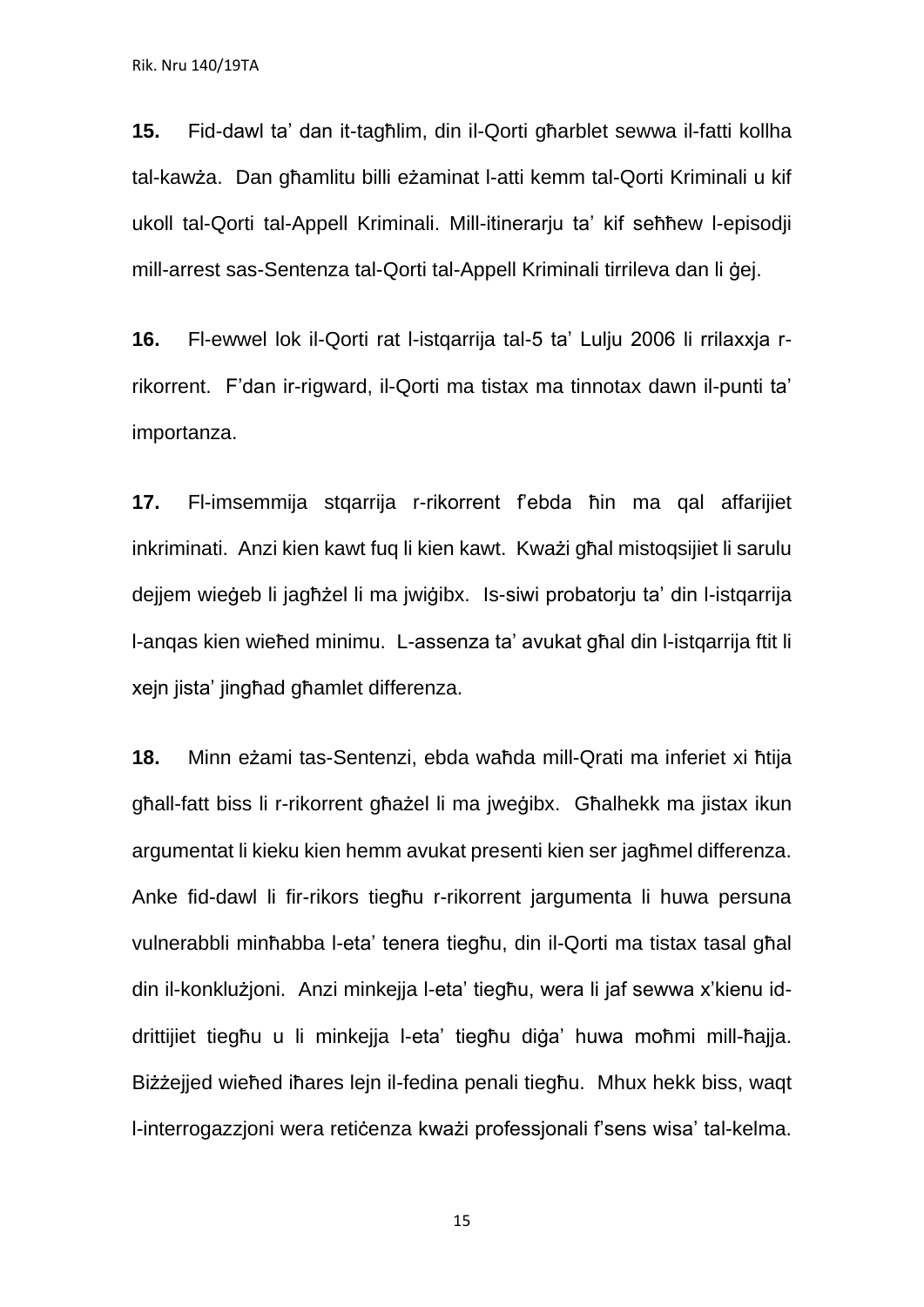Fil-fatt meta l-Ispettur staqsih għalfejn ma jridx iwieġeb pront qallu "Għandi kull dritt ngħid hekk" (ara a' fol 20 tal-proċess kriminali).

**19.** La fil-proċeduri Kriminali u lanqas dawk ta' appell qatt ma qanqal ilkwistjoni tal-ksur tad-drittijiet fundamentali tiegħu għall-assistenza legali waqt l-interrogatorju. Meta fit-12 ta' Diċembru 2014 presenta ir-rikors ta' Appell kien jaf bl-esistenza ta' Sentenzi li jinvokaw dan il-punt (ara fost oħrajn Sentenzi **QK 8 ta' Ottubru, 2012 fl-ismijiet Charles Steven Muscat v. Avukat Ġenerali tat-22 ta' Frar, 2013; QK fl-ismijiet Il-Pulizija -vs- Tyrone Fenech**).

**20.** Meta tqis dawn iċ-ċirkostanzi, din il-Qorti ssibha diffiċli ħafna biex issib li kien hemm ksur tad-dritt fundamentali tar-rikorrent għaliex ma kienx assistit minn avukat. Ma jistax jingħad li kien hemm dan il-ksur meta flistqarrija ma qal xejn u li l-fatt li għamel hekk ma servitu ta' ebda preġudizzju fil-proċeduri li ttieħdu kontra tiegħu. L-anqas ma din il-Qorti tista' taċċetta, bħal ma donnu jiġri kull darba f'każijiet bħal dawn, li wara li jkun deċiż il-każ, ģieli anke snin wara, il-persuna tiftakar li ma kienitx assistita minn avukat meta rrilaxxjat l-istqarrija aktar u aktar messu kien jaf bl-esistenza ta' sentenzi f'dan ir-rigward. Waqt il-proċeduri kien assistit minn avukat.

**21.** Dan jingħad b'aktar qawwa meta dan il-punt ma jkun tqanqal qatt filproċeduri, għalkemm kien magħruf ben tajjeb minnu jew mill-legali tiegħu, li tali stgarrijiet jistgħu ikunu attakkati. Tul dawn il-proċeduri, ir-rikorrent la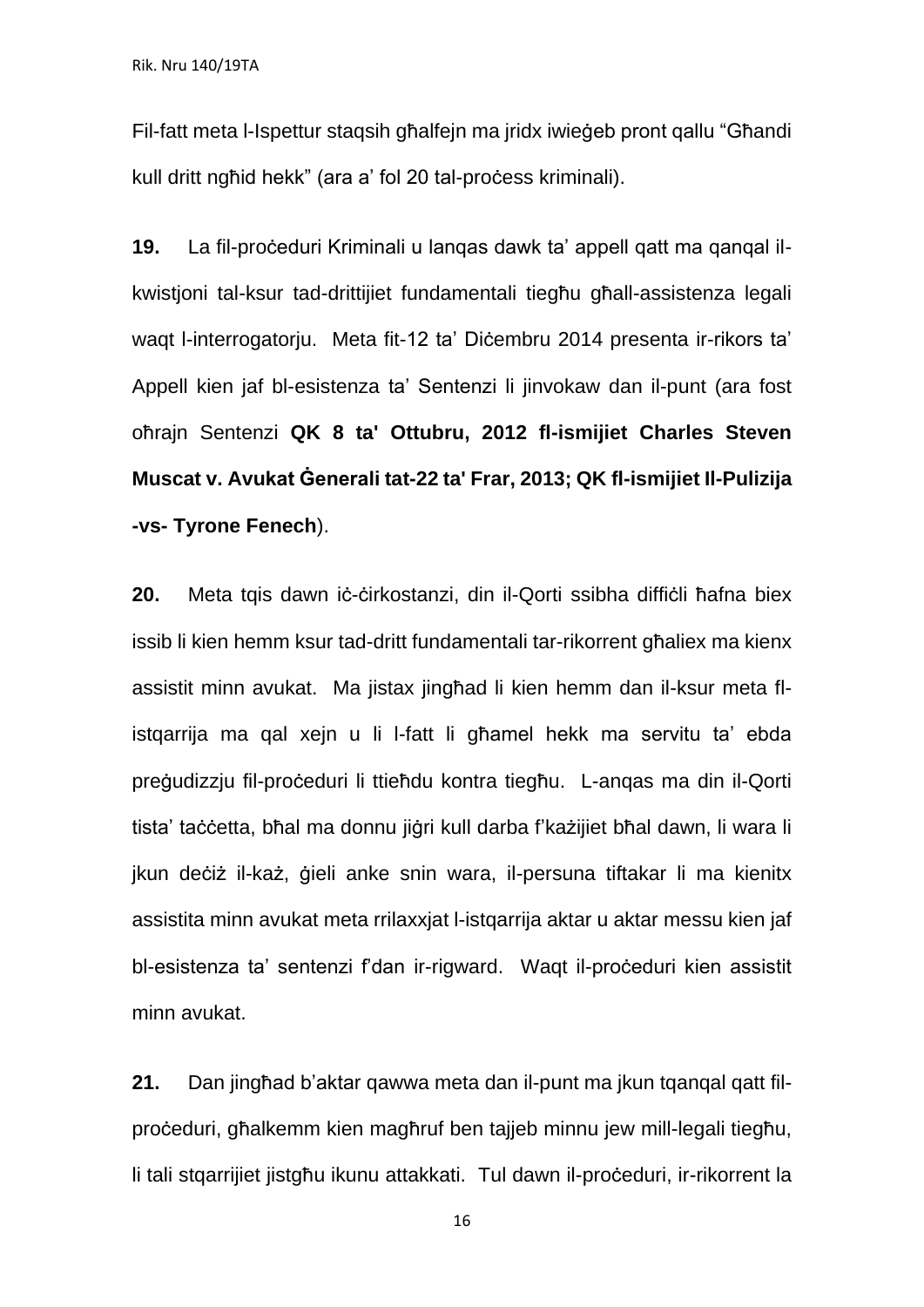talab xi referenza Kostituzzjonali fuq dan il-punt la quddiem il-Qorti Kriminali u lanqas quddiem il-Qorti tal-Appell Kriminali kif kellu kull dritt li jagħmel. Anzi, l-anqas kien wieħed mill-aggravji tal-appell. F'dan is-sens, ir-rikorrent kellu rimedju ordinarju effettiv u ma ħadux. Ħalla kollox jgħaddi u wara ilmenta. Din ix-xorta ta' attitudni tqiegħed f'inċertezza l-istabbilta' tal-prinċipju tal-ġudikat.

**22.** Għalhekk dan l-aggravju mhux ser ikun milqugħ.

#### *L-eżenzjoni ta' Dolores Debono li tixhed quddiem il-Qorti Kriminali*

23. Ir-rikorrent jargumenta li l-fatt li fil-proceduri kriminali ingrat ix-xhieda tal-vittma Dolores Debono u li wasslu għall-akkużi li nħarġu kontra tiegħu inkisirlu d-dritt fundamentali tiegħu kif imħarsa mill-artikoli 39(6)(b) u(d) tal-Kostituzzjoni u artikolu 6(3)(d) tal-Konvenzjoni. L-argument prinċipali tiegħu hu, li l-ġurija ma kellhiex opportunita' li tevalwa x-xhieda tagħha. Kieku ġara hekk, il-ġurija kienet tkun f'posizzjoni li tevalwa dak li r-rikorrent jiddiskrivi bdil fil-verżjoni tal-vittma sa fejn jirrigwarda l-identifikazzjoni tiegħu minnha.

24. Biex ikun apprezzat dan l-ilment ikun utli li jiġi rintraċċiat l-iter proċedurali li waslu biex ma tixhidx Dolores Debono.

**25.** L-imsemmija Dolores Debono għamlet rikors ai termini tal-artikolu 646(2) tal-Kodiċi Kriminali biex tkun eżentata milli tixhed minħabba l-istat ta' saħħa tagħha (ara fol 59 fl-atti tal-akkuża 16/2013). Ir-rikorrent għamel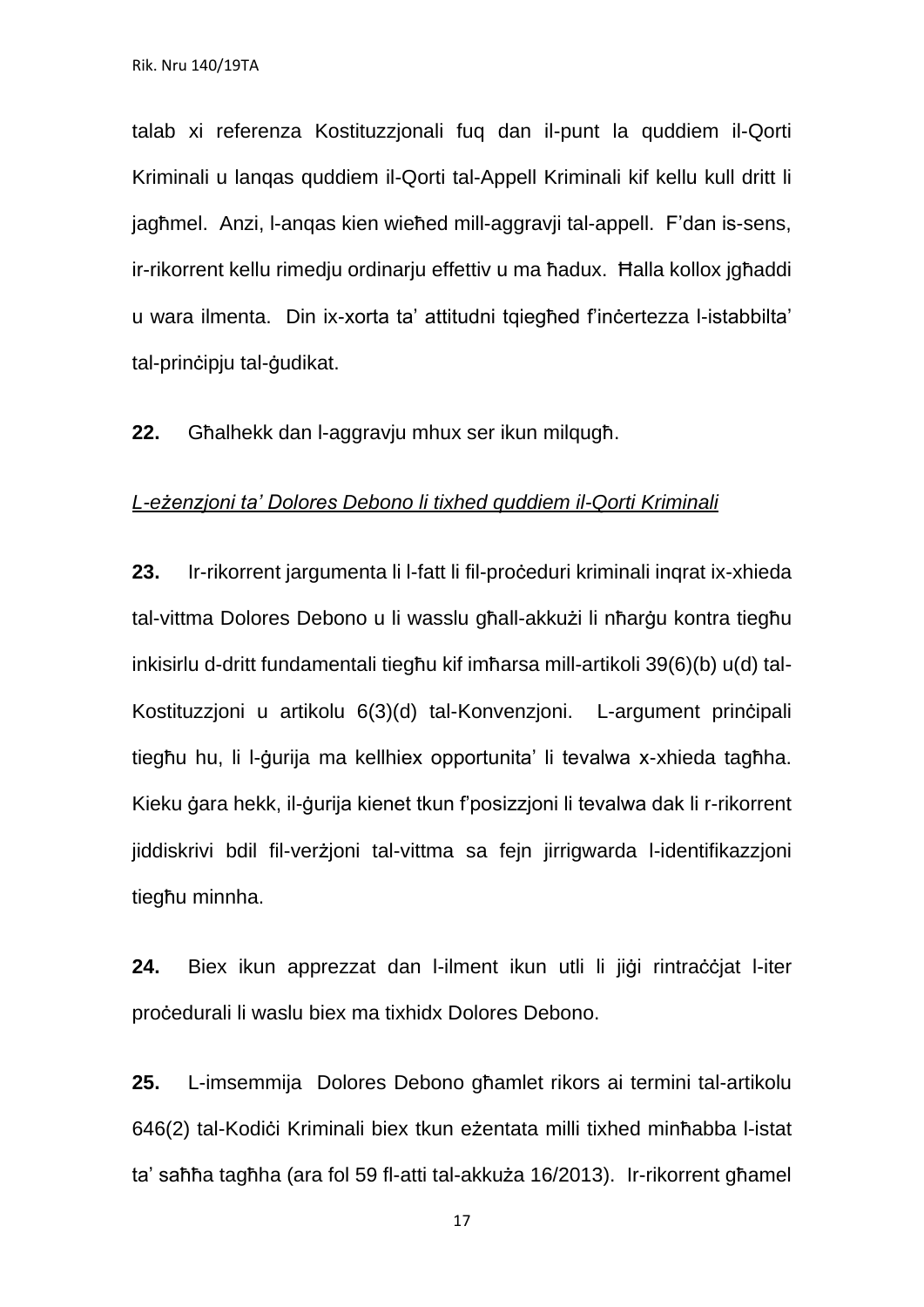risposta u fiha għal darba darbtejn irriserva li jagħmel kontro-eżami taxxhud. Il-Qorti permezz ta' digriet laqgħat it-talba u eżentat lill-imsemmija milli titla' tixhed, b'dana kellha tinqara id-deposizzjoni quddiem il-Qorti Istruttorja. Ix-xhieda tagħha daħlet fil-proċess kriminali a' fol 134 tergo ta' dak il-process.

**26.** L-artikolu 646(2) tal-Kodiċi Kriminali jiddisponi hekk:

"*2) Ix-xiehda tax-xhieda, sew kontra kemm favur l-imputat jew akkużat, kemm-il darba tkun ittieħdet bil-ġurament matul il-kompilazzjoni, skont illiġi, tista' tinġieb bħala prova:*

*Basta li x-xhud jinġieb ukoll fil-qorti biex jiġi eżaminat viva voce kif provdut fis-subartikolu (1) ħlief jekk, meta jitqiesu ċ-ċirkostanzi tal-każ, huwa evidenti lill-Qorti li xhieda viva voce tista't ikkawża ħsara psikoloġika lix-xhud u jekk ix-xhud ikun mejjet, ikun barra minn Malta jew ma jkunx jista' jinsab u bla ħsara għad-dispożizzjonijiet tas-subartikolu (8):*

*Iżda wkoll meta x-xhud ikun minuri taħt is-sittax-il sena utinġieb bi prova reġistrazzjoni bl-awdjo u bil-video tax-xiehda tal-minuri, il-minuri ma għandux jinġieb biex jiġi eżaminat viva voce*". (Emfażi tal-Qorti)

**27.** Il-Qorti qrat dik il-parti tas-Sentenza tal-Qorti tal-Appell u tħoss li lposizzjoni legali inkwantu dak li jiddisponi dan l-artikolu ma ġietx pronunzjata sewwa. Dik il-parti tal-liġi tgħid ċar u tond li x-xhud xorta trid tixhed *viva voce*. Ebda waħda mill-eċċezzjonijiet għal din ir-regola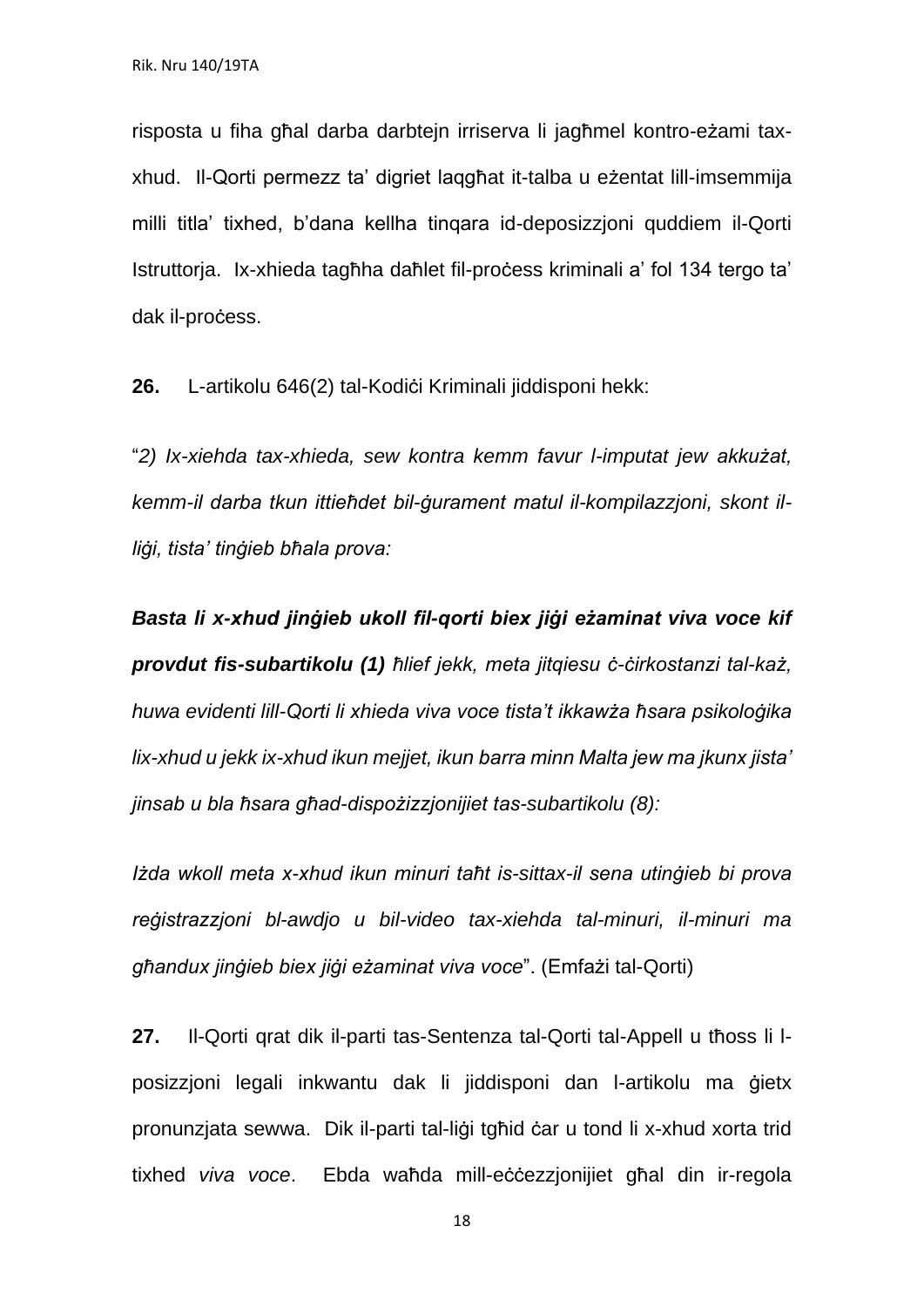imsemmija f'dan l-artikolu ma tapplika għal każ li kellha quddiemha din il-Qorti. Għalhekk dan bilfors jfisser li dak li qed jilmenta minnu r-rikorrent għandu validita`?

L-**Explanatory Guiding Notes on article 6** jispjegaw hekk:

*In Al-Khawaja and Tahery v. the United Kingdom [GC] (§§ 119-147) the Court clarified the principles to be applied when a witness does not attend a public trial. These principles may be summarised as follows (Seton v. the United Kingdom, §§ 58-59; Dimović v. Serbia, §§ 36-40; T.K. v. Lithuania, §§ 95-96):* 

*The Court should first examine the preliminary question of whether there was a good reason for admitting the evidence of an absent witness, keeping in mind that witnesses should as a general rule give evidence during the trial and that all reasonable efforts should be made to secure their attendance;* 

*When a witness has not been examined at any prior stage of the proceedings, allowing the admission of a witness statement in lieu of live evidence at trial must be a measure of last resort;* 

*Admitting as evidence statements of absent witnesses results in a potential disadvantage for the criminal defendant, who, in principle, should have an effective opportunity to challenge the evidence against him. In particular, he should be able to test the truthfulness and reliability of the evidence*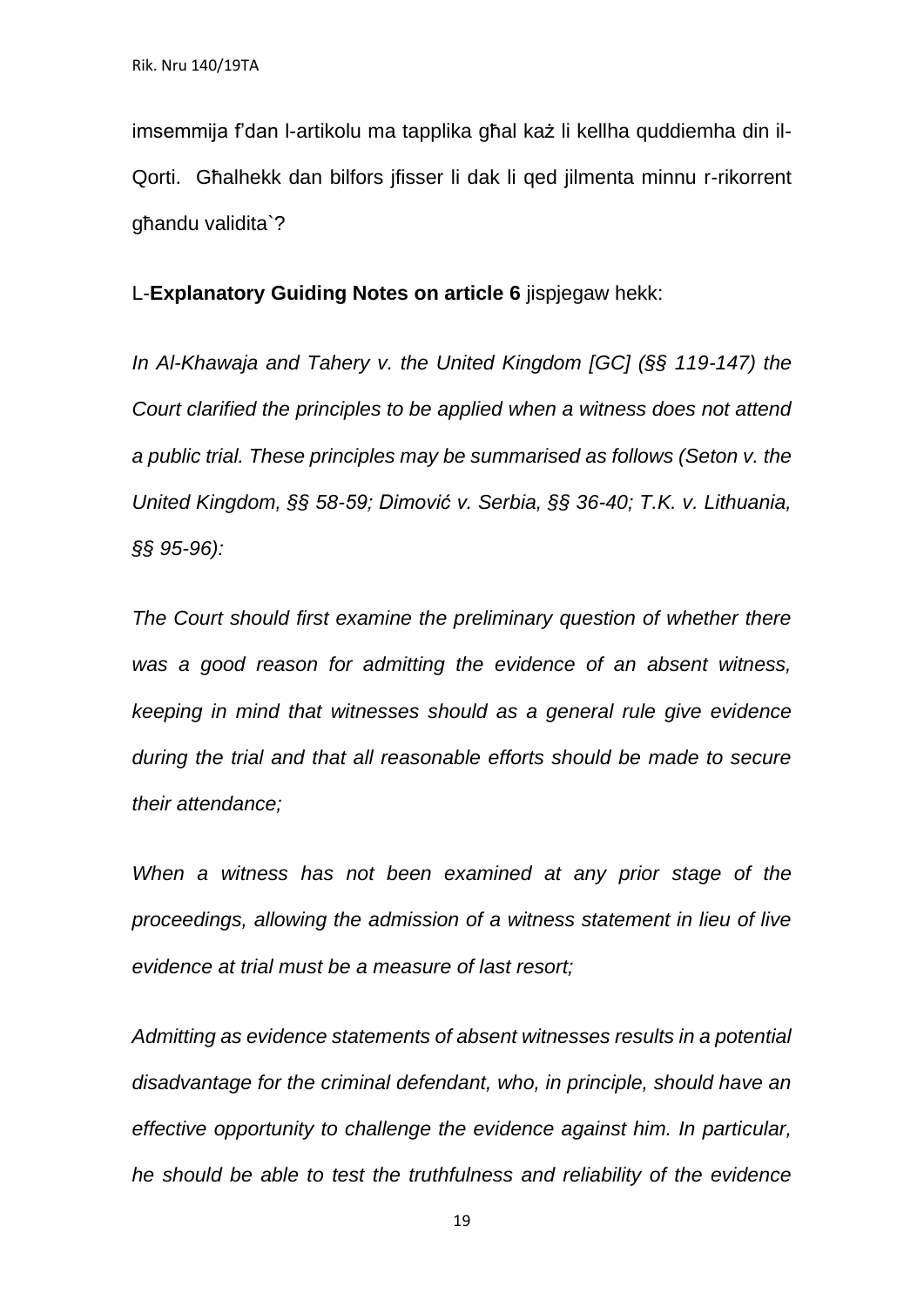*given by the witnesses, by having them orally examined in his presence, either at the time the witness was making the statement or at a later stage in the proceedings;*

*According to the "sole or decisive rule", if the conviction of a defendant is solely or mainly based on evidence provided by witnesses whom the accused is unable to question at any stage of the proceedings, his defence rights are unduly restricted;* 

*However, as Article 6 § 3 of the Convention should be interpreted in a holistic examination of the fairness of the proceedings, the sole or decisive rule should not be applied in an inflexible manner;*

*In particular, where a hearsay statement is the sole or decisive evidence against a defendant, its admission as evidence will not automatically result in a breach of Article 6 § 1. At the same time, Guide on Article 6 of the Convention – Right to a fair trial (criminal limb) European Court of Human Rights 92/124 Last update: 30.04.2021 where a conviction is based solely or decisively on the evidence of absent witnesses, the Court must subject the proceedings to the most searching scrutiny. Because of the dangers of the admission of such evidence, it would constitute a very important factor to balance and one which would require sufficient counterbalancing factors, including the existence of strong procedural safeguards. The question in each case is whether there are sufficient counterbalancing factors in place, including measures that permit a fair and proper assessment of the*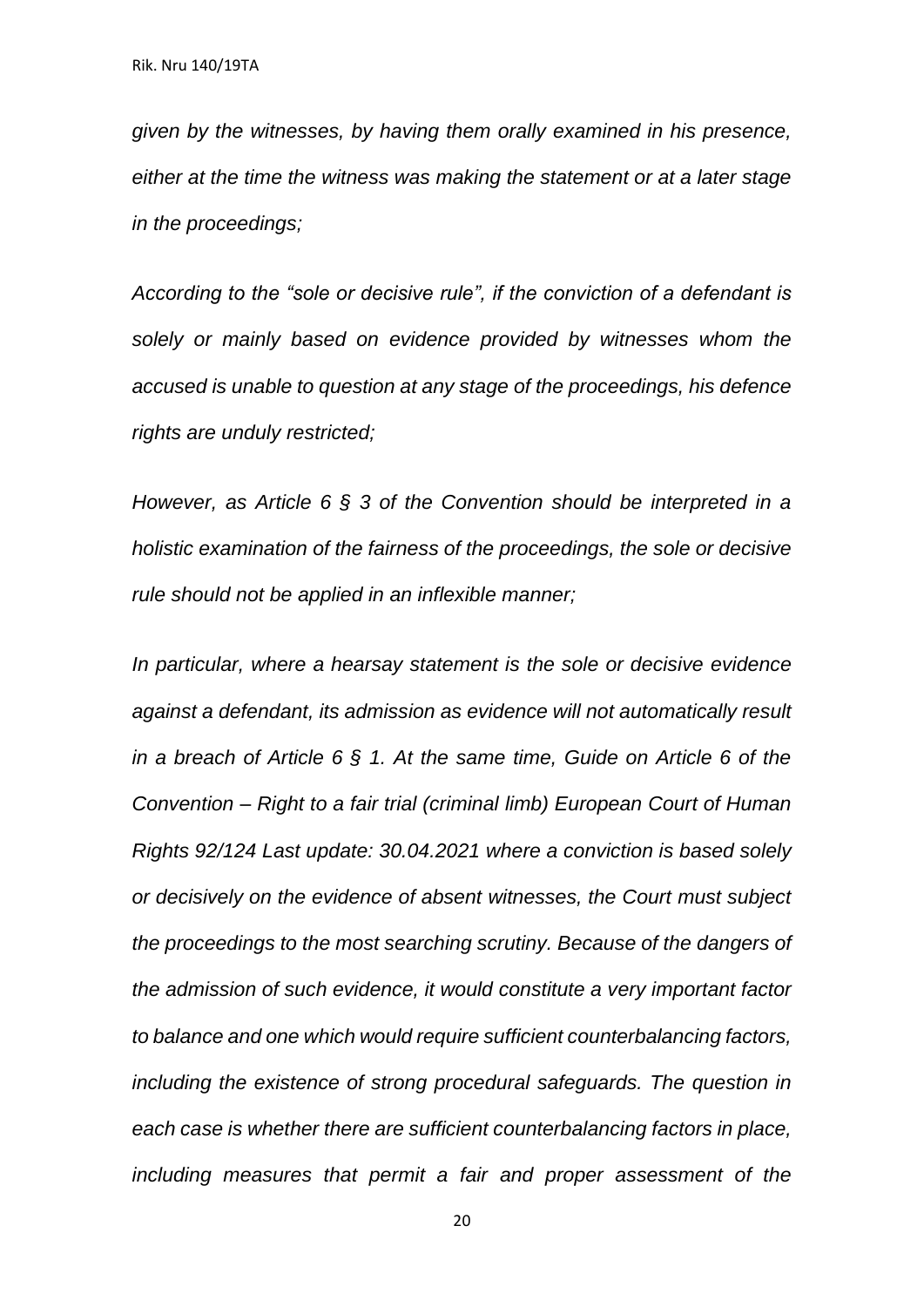*reliability of that evidence to take place. This would permit a conviction to be based on such evidence only if it is sufficiently reliable given its importance to the case."*

**28.** Il-Qorti tfakkar ukoll li dak li qiegħed ikun trattat f'din is-Sentenza huwa wieħed mid-drittijiet minimi li jiggarantixxu kemm il-Kostituzzjoni u kif ukoll il-Konvenzjoni għal smiegħ xieraq. Iżda l-Qrati tagħna qalu hekk ukoll:

"*Id-dritt għal smigħ xieraq ma jfissirx li min, a tempo vergine, ikollu okkażjoni jirrimedja għal xi allegat nuqqas iżda jonqos milli jużufruwixxi millokkażjoni, jkollu dritt ulterjuri li jilmenta li nkisirlu xi dritt fundamentali tiegħu. Persuna ma tistax tinjora l-ordnijiet tal-Qorti jew tittraskura li ssegwi dak li jiġi verbaliżżat in atti, u wara tippretendi li sar xi żball li affettwa l-każ tagħha quddiem dik il-Qorti. ... Jekk għal xi allegat żball parti b'mod partikolari dwar is-siwi ritwali tal-verbali li jsiru matul is-smigħ ta' Kawza jkollha rimedju li jkun vijabbli u effettiv, iżda ma tutiliżżahx, ma tistax wara tilmenta minn xi nuqqas"* (Ara **P.A. (Kost) TM 7.7.2004 fil-kawża fl-ismijiet Anthony Mintoff vs Avukat Ġenerali et (konfermata mill-Qorti Kostituzzjonali fl-14.3.2005**).

**29.** Il-Qorti eżaminat sewwa l-atti tal-Kawża kriminali, u din il-Qorti taqbel ma' dak li qalet il-Qorti tal-Apell Kriminali, inkwantu r-rikorrent meta wieġeb għar-rikors fuq imsemmi ta' Dolores Debono, ma weriex xi vehemanza għalih, anzi kien mit ħafna salv li għamel sewwa li rriserva il-kontro-eżami. Anke jekk il-Qorti ħasset li kellha teżenta lill-imsemmija Dolores Debono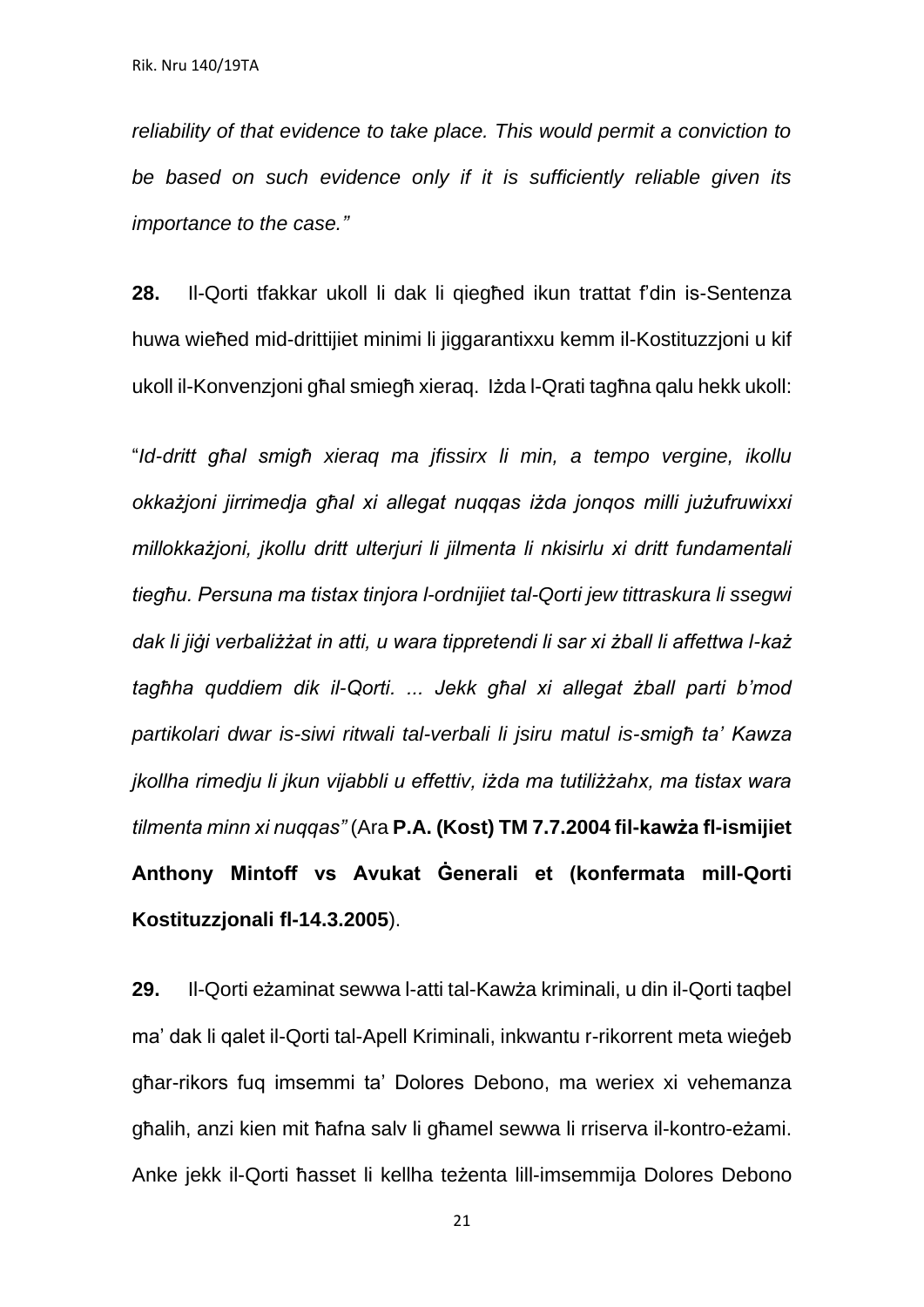milli tixhed, il-fatt li ir-rikorrent kien xorta għad għandu id-dritt li jagħmel ilkontor-eżami, id-dritt tiegħu kif imħares mill-artikoli inkwistjoni kien għadu hemm. Di fatti l-Awturi fuq il-materja jgħidu hekk:

*"In the Unterpertinger case the Court took the position that a witness need not necessarily appear in person in Court without this conflicting per se with the paragraphs 1 and 3(d) of article 6. However the rights of the defence may not be effected by this and specifically not the right of the accused to examine or have examined the witnesses of the prosecution."* (**Theory and Practice of the European Convention-Van Djik & Van Hoof. Second Edition pag 354**).

**30.** Huwa importanti li dawn l-awturi jagħmlu referenza għal "*the right of the accused …. to have examined the witnesses of the prosecution".* Ma hemm ebda dubbju li din tirreferi għad-dritt tal-kontro eżami anke jekk ma jintużawx frażijiet bħal "*cross examine*". Dan huwa ukoll il-kliem użat kemm fl-artikolu rilevanti tal-Kostituzzjoni u kif ukoll tal-Konvenzjoni. Fl-atti talproċeduri kemm dawk tal-Qorti Kriminali u kif ukoll tal-Appell Kriminali, ma hemm xejn li jindika li r-rikorrent kien imċaħħad li jagħmel il-kontro-eżami. Ara li kieku talab li jagħmlu u l-Qorti ċaħditulu, kien ikun ksur lampanti taddritt tiegħu kif imħares minn dawn l-artikoli tal-liġi. Imma dan ma kienx ilkaż.

**31.** Ir-rikorrent kellu kull dritt li jagħmel il-kontro-eżami. Li ma jagħmlux kienet għażla tiegħu. Ir-rikorrent jilmenta li mingħajr ix-xhieda viva voce